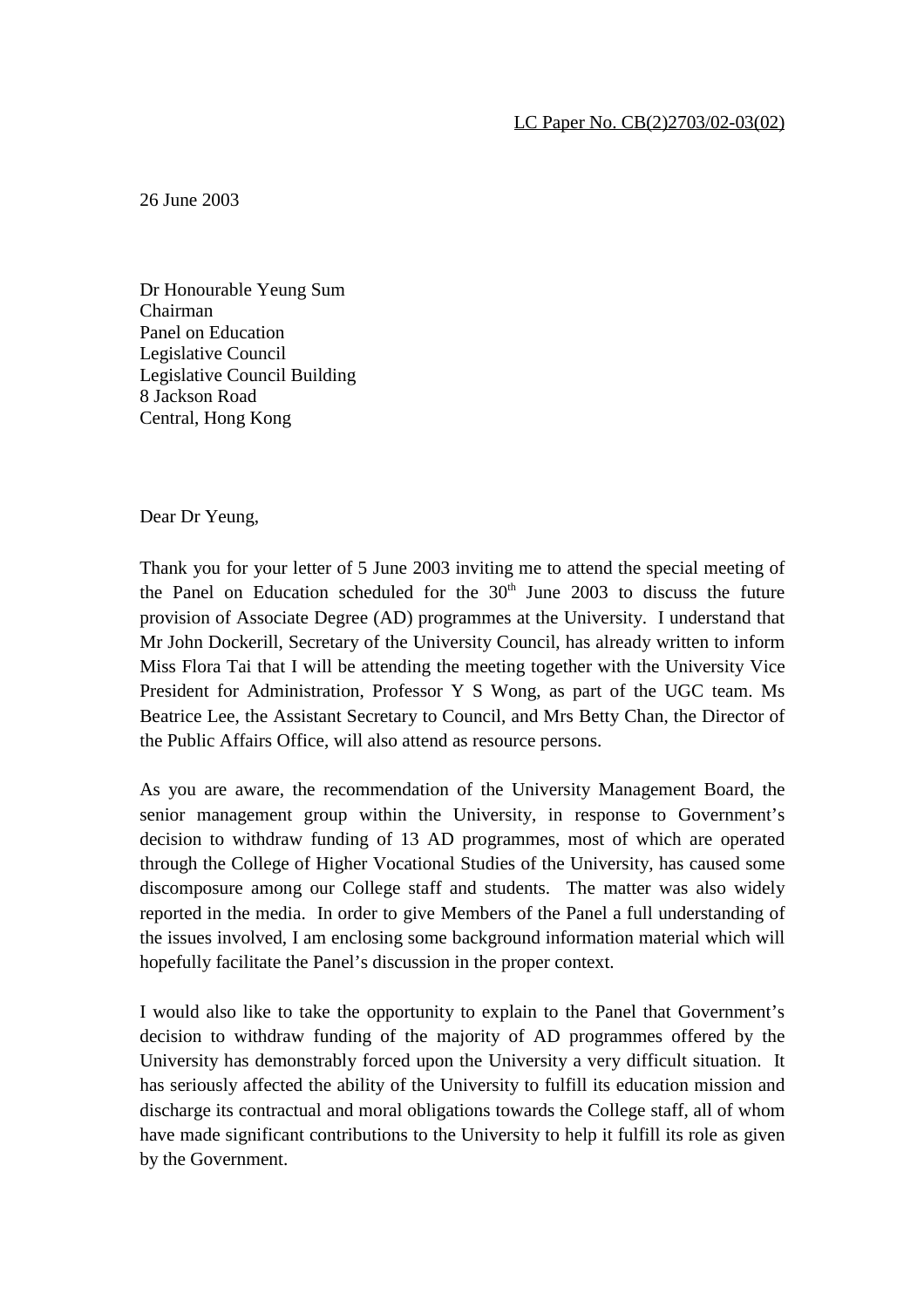The University Council has formed a working group comprising members of the University Council, the University Administration and College staff to study the financial viability of offering self-financing AD programmes, with a view to finding a win-win solution for both the University and the College staff. However, as the University continues its efforts to identify the best way forward, the assistance of the Government as represented by its various departments in providing the University the necessary land and financial resources to build a new self-financing community college and provide the College staff with a reasonable compensation package is critical and indispensable.

Yours sincerely,

Norman Leung Chairman of the Council

cc: Mr Peter Cheung, Secretary-General of UGC

- Enclosures: (1) Submission to the  $30<sup>th</sup>$  June 2003 Meeting of the Education Panel of the Legislative Council
	- (2) 關於城大高級專業學院副學士學位課程被政府削減資助的一些 指稱及其事實
	- (3) 城大有關副學士學位課程的新聞通告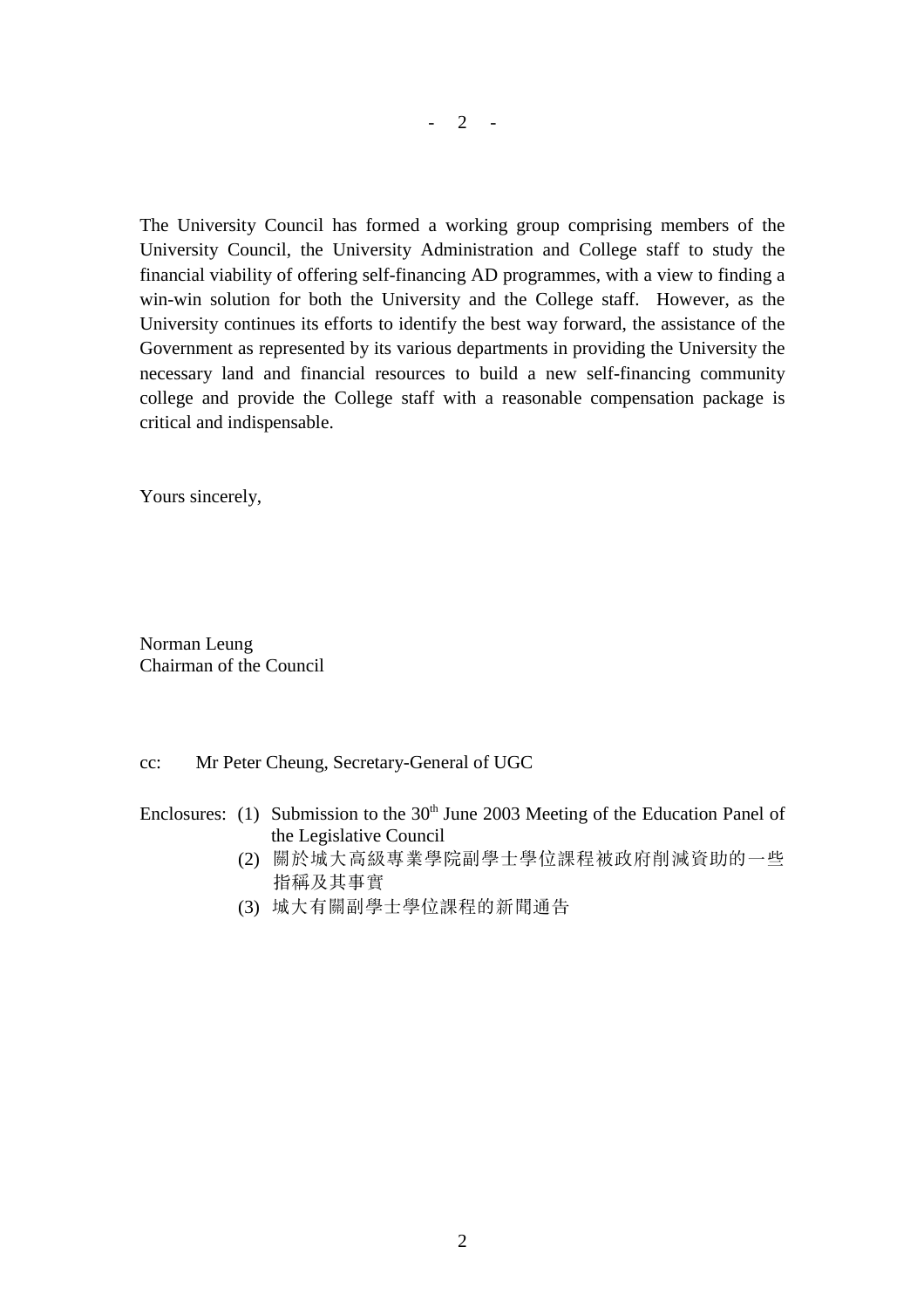# **City University of Hong Kong**

## Submission to the 30<sup>th</sup> June 2003 Meeting of the Education Panel of the **Legislative Council**

## **Withdrawal of UGC Funding for City University Associate Degree (AD) Programmes**

1. The UGC has notified the University of its final decision to retain funding for only six of City University's 19 AD programmes which are currently funded by the UGC and operated mainly through the University's College of Higher Vocational Studies (the College). The UGC has suggested the University to consider converting the other 13 programmes to operate in a self-financing mode within an accelerated time frame of four years from 2004 to 2008. Against the background of concerns of the College staff, the Management Board of the University held a special meeting on the  $14<sup>th</sup>$  May 2003 to consider the impact of this change of UGC's funding policy on the future operation of the University's AD programmes and the allocation of University resources to support its academic work in fulfillment of its roles and mission as given by the Government.

### **Considerations of the Management Board**

- 2. The Management Board had been discussing the future of the AD programmes and the College for some considerable time. The University Senior Management had also been monitoring the development closely, particularly after receipt of the UGC's letter of the  $27<sup>th</sup>$  February 2003 on the proposed schedule of retreat of funding for CityU AD programmes, and communicating with the College administrative and senior staff, as well as the Concern Group on College Issues. The latter was formed under the Staff Association of the University comprising representatives from different categories and grades of staff in the five Divisions of the College. In deliberating the way forward for the 13 AD programmes concerned, the Board took into consideration the following developments over the past three years:
	- (a) communications with the College leadership group and their staff representatives,
	- (b) strenuous efforts of the University to appeal to the UGC for retention of funding and a prolonged transition period for the AD programmes, and
	- (c) unsuccessful attempts of the University to apply for a campus site to start a new community college for accommodating self-financing AD programmes.
- 3. The Board examined the possibility of continuing to offer these 13 programmes on a self-financing basis, and concluded that this would not be financially viable. Without Government's support for land and infra-structure provisions, and with UGC's strict injunction against cross-subsidy, it would be difficult for the University to convert these programmes to be truly self-financing at a quality level comparable to that of the existing ones and competitive enough to survive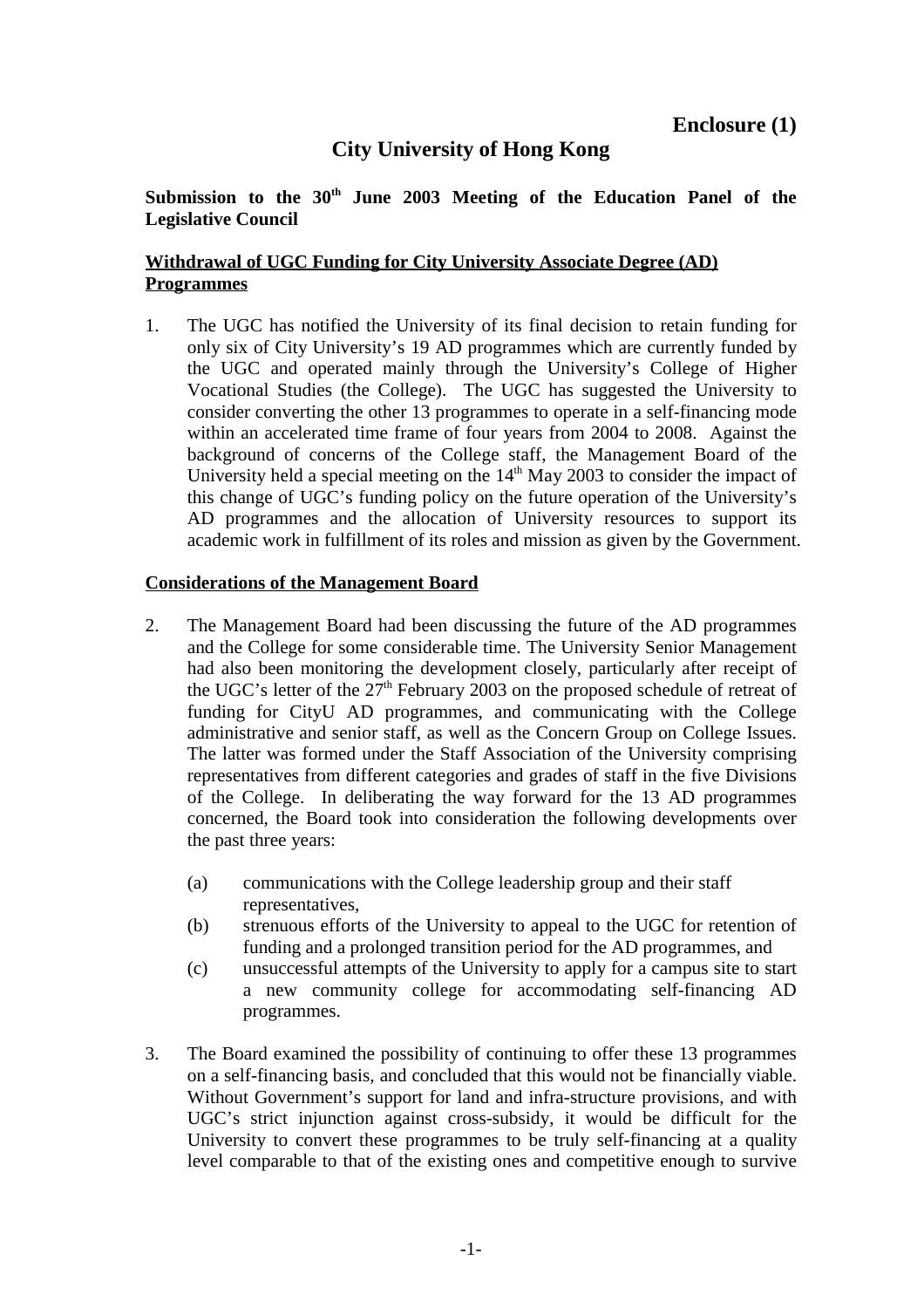in the market, even if the staff members concerned were willing to accept a much reduced remuneration package.

## 4. **Detailed background information on the issues relating to the conversion of the 13 UGC-funded AD programmes to self-financing is provided in Appendix I.**

- 5. For the University not to follow the UGC's final decision on the withdrawal of funding and to continue to run these 13 AD programmes as they are currently constituted would be to spread the loss of UGC funding across the other operations of the University. The Board therefore came to the view that the University should re-focus its energy in meeting the challenges of severe financial constraints to be imposed by the UGC in the next few years, and allow these programmes to run their natural course and be phased out according to UGC's schedule of funding withdrawal.
- 6. Nonetheless, the Board agreed that this strategic direction should not be viewed as the University giving up its role as a provider of market-driven, educationally sound and financially viable self-financing AD programmes in the future. However, these would be of a different nature to the existing programmes and would provide a different educational experience for the students, comparable to that provided by the other AD providers. Also, the School of Continuing and Professional Education under CityU Extension should not be precluded from seeking to expand its post-secondary education programmes including AD offerings.
- 7. On the basis of the above consideration, the Board resolved:
	- (a) not to contest UGC's decision to withdraw funding of the 13 AD programmes and, upon cessation of funding, not to offer these exact same programmes on a self-financing basis;
	- (b) to recommend to Council, as a result of (a), to phase out the 13 AD programmes according to UGC's schedule of funding withdrawal; and
	- (c) to further study the feasibility of offering self-financing sub-degree programmes in a different context.

## **Impact on Students**

8. The University Senate is the supreme academic body of the University responsible for the planning, development and maintenance of the academic programmes offered by the University. The University statutes also specify that Senate approval is required for the discontinuation of individual programmes. A paper on the future of the programmes from which UGC funding is to be withdrawn, including both the postgraduate and AD programmes concerned was put to Senate at its meeting on the 27th May 2003. The paper included the above resolutions of the Management Board. However, due to a plea from the President of the Students' Union and from the College staff to postpone discussion on this item, the Senate resolved to defer deliberations on the section of the paper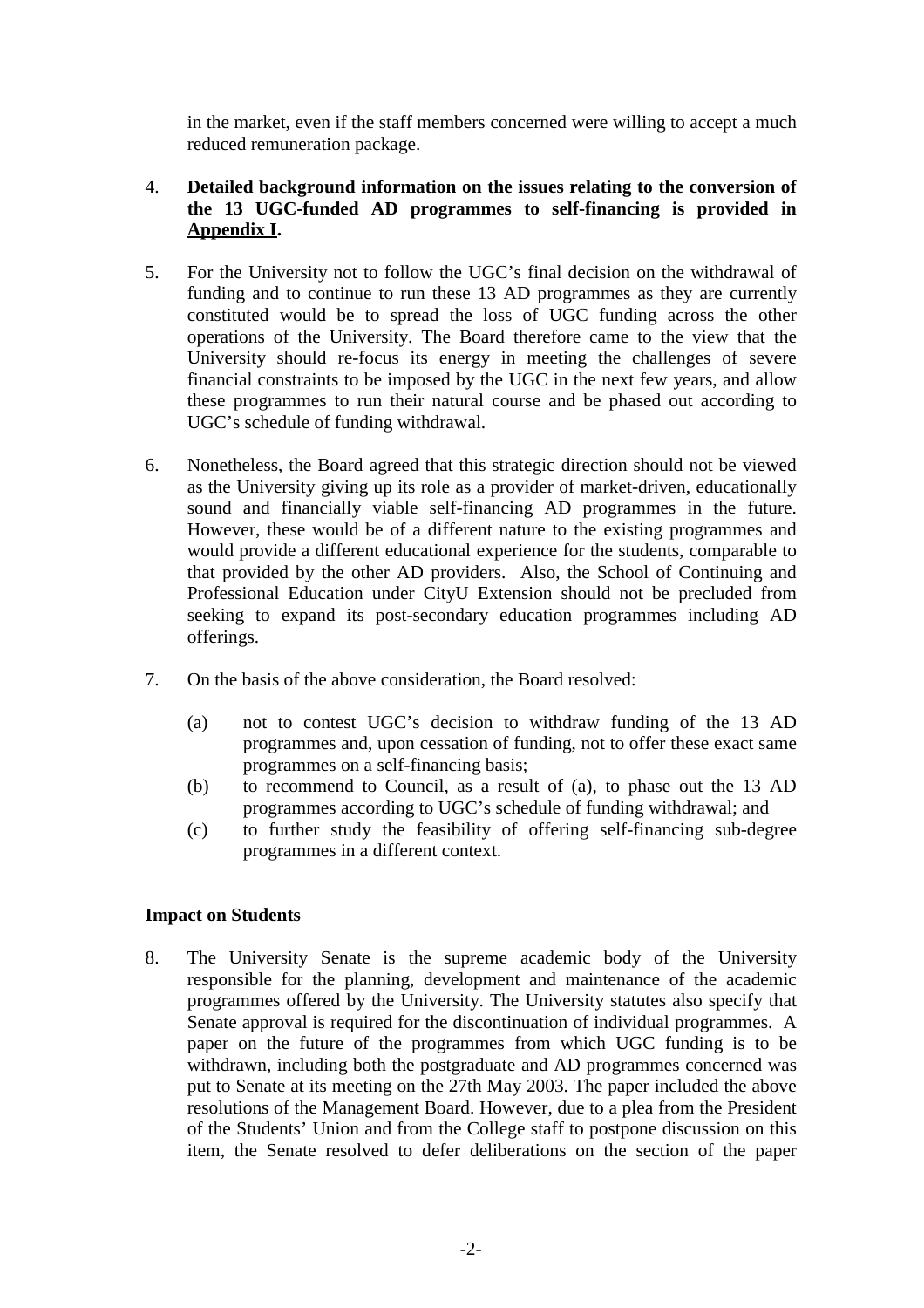concerning AD programmes until its next meeting to be held on the 21st October 2003.

9. Meanwhile, Senate noted that the University will ensure that existing students and new students who will be enrolled in the 13 AD programmes will not be affected, and that the academic quality of these programmes will remain at a high standard during the transition period until the last cohort of students graduate.

## **Impact on Staff**

- 10. The Management Board was concerned that the College staff would be seriously affected by the UGC's removal of funding support for the AD programmes. In pursuing the plan to establish a reconfigured operation to offer AD programmes in the self-financing mode, the College staff have realised the need to accept a substantial reduction in their remuneration package if the University is to offer them continued employment through a transfer to the new set-up. The Board however observed that it might be to the advantage of some of these staff to take a severance package from the University and seek other employment opportunities, including with CityU, in the transition period. The President therefore wrote to the UGC Chairman on the 15th May 2003 to seek Government's assistance in providing the College staff with a reasonable compensation package as a result of the running-down arrangement of the 13 AD programmes forced upon the University by the UGC.
- 11. The Board also agreed that the University should continue to explore opportunities to re-engage those College staff affected. This re-hiring would be on an individual basis and at salary scales affordable by the University, since an en bloc transfer or re-engagement arrangements for the whole group was considered impractical without risking the resources provided by the UGC for the remainder of the University's educational mission.
- 12. In this regard, the Management Board resolved:
	- (a) to identify ways to redeploy the affected staff of the College in other positions of the University as far as possible, and
	- (b) to seek Council's approval of a severance package for the affected staff, the terms of which would be subject to the availability of support from the Government.

## **Views of the Executive Committee**

13. In view of the fact that funding of two of the 13 AD programmes will be withdrawn as early as in the 2004/05 financial year, there is an urgency to follow up on the Management Board's resolution as stated in paragraph 7(c) above in order to establish the feasibility and the context under which the University may continue to offer self-financing AD programmes. The President therefore recommended to the Executive Committee of the University Council, at its meeting held on the  $29<sup>th</sup>$  May 2003, that a working group of Council be established to look into this and to examine the financial viability of offering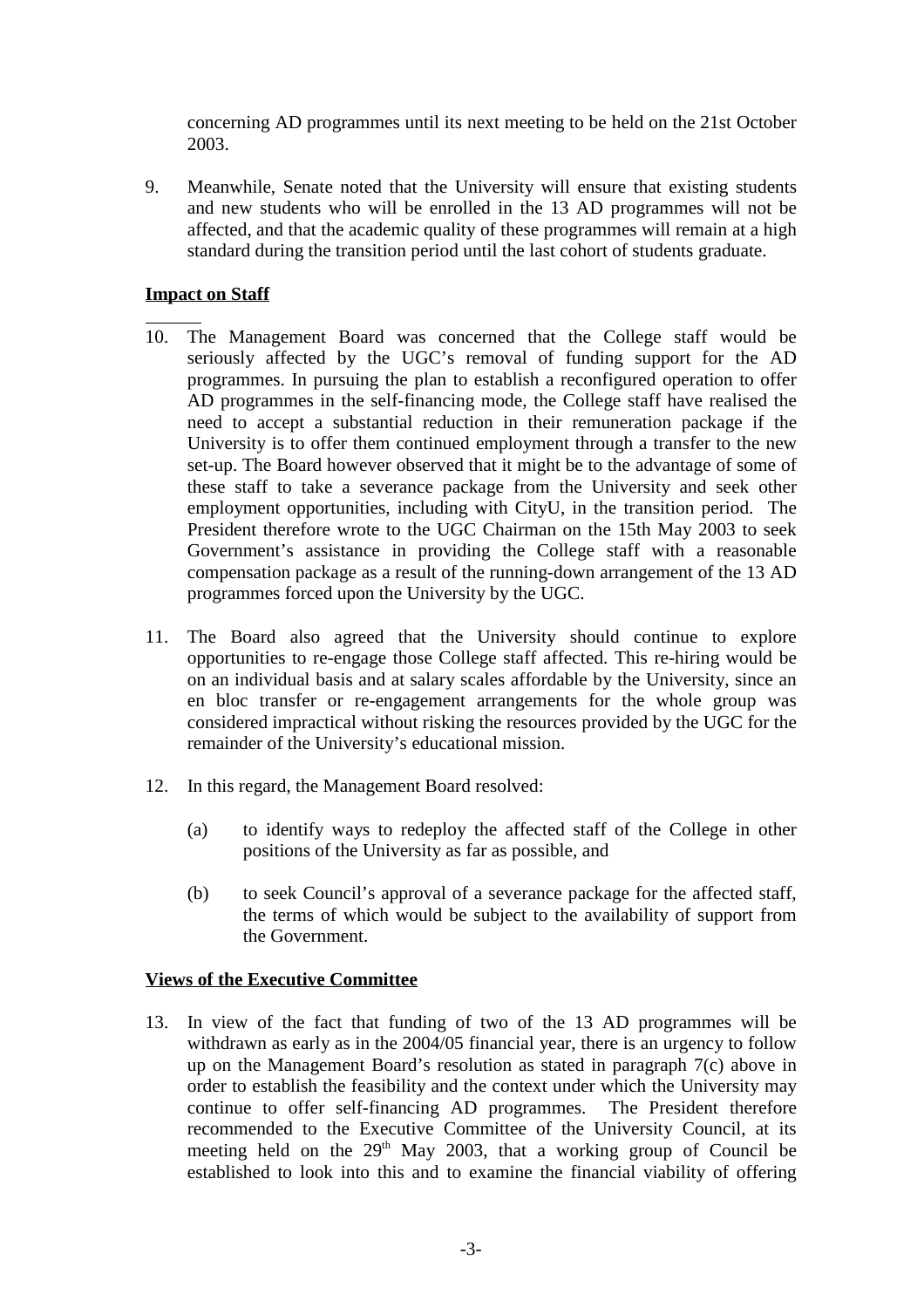self-financing AD programmes. The Executive Committee also suggested the following composition for the Working Group:

- (a) three external Council Members, one to be appointed as Chairman;
- (b) two representatives of the management of the University; and
- (c) two elected members from, and by, the staff of the College.
- 14. In relation to the Management Board's resolution as stated in paragraph 12(b) above, the Executive Committee also agreed that the University should seek funding from the Government for a compensation package for the affected staff in the College.

#### **Views of the Save the College Action Group**

15. Submissions from the Concern Group on College Issues, as given in Appendix II, were communicated to, and considered by the Management Board. Subsequently a Save the College Action Group was formed. The Chairman of the University Council met with representatives of the Save the College Action Group and invited them to submit a paper to the Council outlining their proposals for the future development of the College. The paper from the Save the College Action Group is attached at Appendix III.

#### **Resolutions of the University Council**

- 16. The Council of the University met on the 23rd June 2003 and considered the above resolutions of the Management Board, the views of the Executive Committee and the views of the Save the College Action Group. It was resolved that a working group will be formed to study the financial viability of offering self-financing AD programmes, with the membership as recommended by the Executive Committee in paragraph 13 above. The working group will be chaired by Mr Chung Shui-ming, the Treasurer of the Council. The other two external members of Council will be Ms Marina Wong and Mr Edward Cheng. The two representatives of the management of the University and the two elected members from and by the staff of the College will be announced in due course.
- 17. The Council also resolved that the University should seek Government's assistance in providing a reasonable compensation package to the College staff who will be affected by the UGC's decision to withdraw funding for the AD programmes.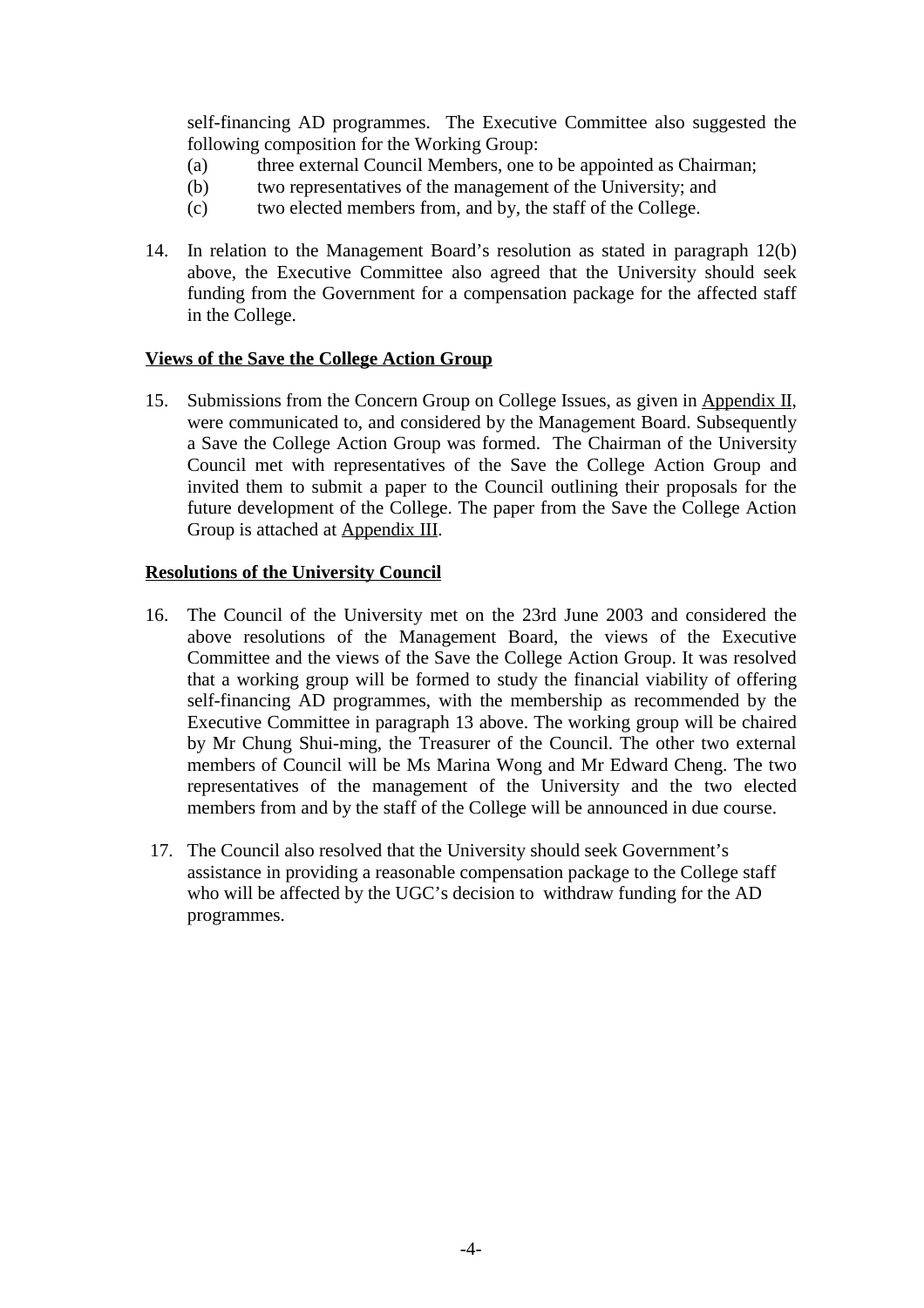## **Appendix I**

## **Background Information on Issues relating to the Conversion of UGC-Funded Associate Degree (AD) Programmes to Self-financing**

## **A. The Role of CityU as defined by UGC Funding**

- 1. CityU is a public higher education institution funded by the UGC (University Grants Committee, formerly known as the University and Polytechnic Grants Committee). One of CityU's roles as currently seen by the UGC for assessing its academic plans and cost estimates is
	- **To offer a range of courses leading to the award of ADs and First Degrees.**
- 2. Within this role, **the ratio of UGC-funded student numbers** for sub-degree programmes (including the Higher Diploma and Diploma programmes before their conversion to AD programmes in 2000) and First Degree programmes **has been changing from a strong bias towards sub-degree programmes to a reversed bias towards First Degrees –**
	- **100% sub-degree when CityU was first established as City Polytechnic in 1984**
	- 85% sub-degree when CityU first admitted undergraduate students in 1986
	- 50% sub-degree when the UGC expanded the First Year First Degree places in the early 1990s
	- 35% when CityU was granted university status in 1994
	- **10% when the UGC will have completed its schedule of withdrawing funding of 13 CityU AD programmes in 2008**

## **B. Change in the UGC's Funding Policy for the AD Programmes**

- 3. The change in the UGC's funding policy for ADs is a result of the Higher Education Review conducted by the UGC. In the UGC's *Report on Higher Education in Hong Kong (Sutherland Report)* released in November 2002, a major recommendation was for **the majority of AD activity to go selffinancing**. This was based on the evidence elsewhere that private sector providers focus on programmes that offer a higher market volume and which are low cost. (*para. 2.19*)
- 4. The following were the guiding principles specified by the UGC for judging whether an AD programme would continue to be funded:
	- (a) The three exemption criteria as suggested by the UGC in the Higher Education Review: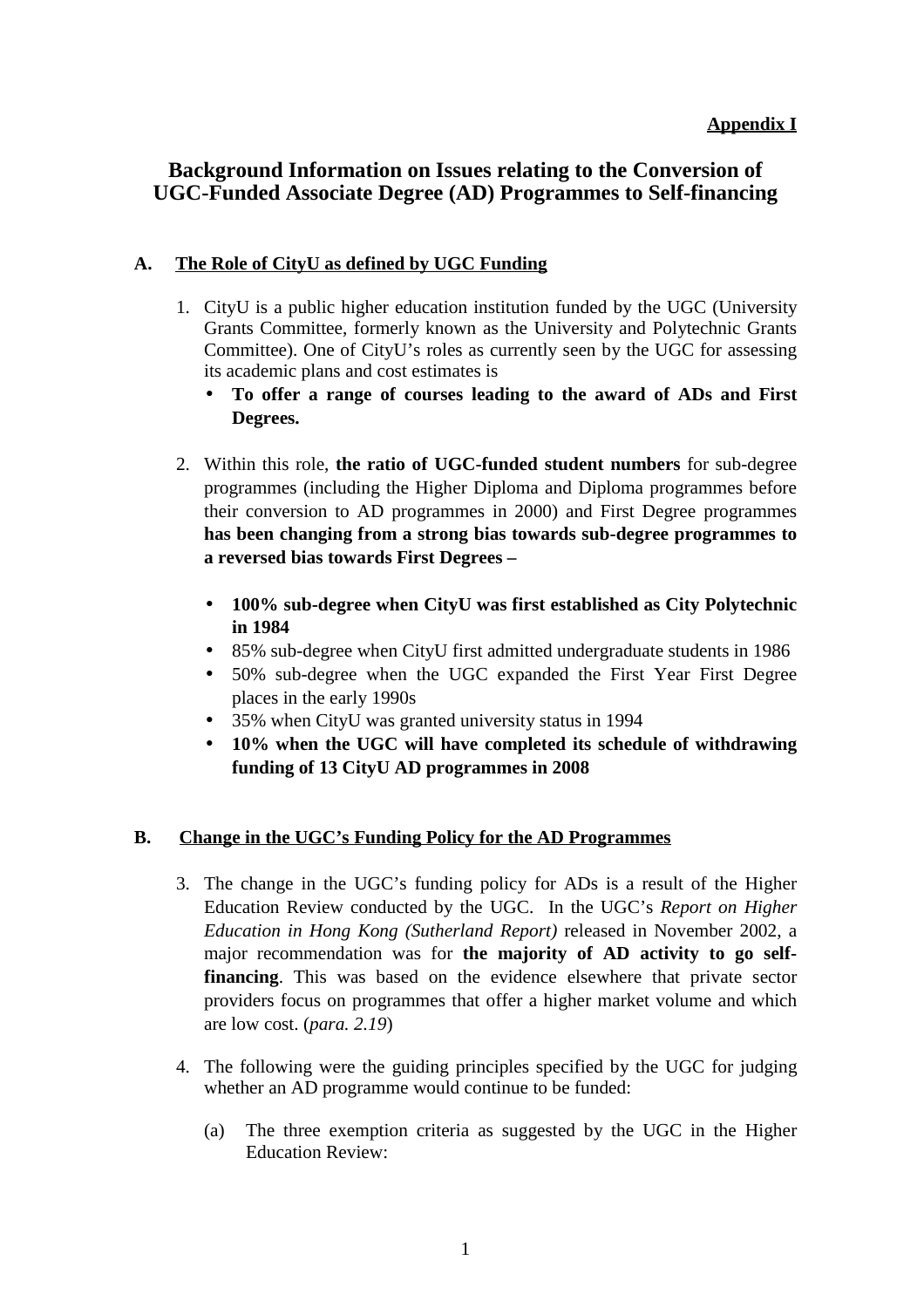- Programmes that require high start-up and maintenance costs or access to expensive laboratories/equipment,
- Programmes that meet specific manpower needs, and
- Programmes that can be regarded as endangered species (i.e. those that lack market appeal to the provider and the average student, such as pure arts or science).
- (b) **Programmes with comparable alternatives on the market, including those offered by the continuing education arms or community colleges of UGC-funded institutions, should go first.**
- (c) Programmes proposed for conversion to self-financing by the institutions should go first.
- 5. According to the above principles, 13 of CityU's 19 AD programmes currently funded by the UGC will be phased out of UGC funding support according to the schedule below:

| 2004/05 | <sup>#</sup> AA General Studies                         |
|---------|---------------------------------------------------------|
|         | <b>ABA General Management</b>                           |
| 2005/06 | <b>ABA Electronic Commerce</b>                          |
|         | <b>ABA</b> Accountancy                                  |
|         | ABA Financial Services/ABA Financial Services (Banking) |
| 2006/07 | <b>ASocSc Community Services</b>                        |
|         | ASocSc Public Administration & Management               |
|         | AA Translation & Interpretation                         |
|         | AA English for Professional Communication               |
|         | AA Applied Chinese Studies                              |
|         | AA Applied Japanese Studies                             |
|         | <b>AS Computer Studies</b>                              |
| 2007/08 | Associate of Legal Studies*                             |
|         |                                                         |

- # AA=Associate of Arts; ABA=Associate of Business Administration; AS=Associate of Science; ASocSc=Associate of Social Science
- \* Offered by the School of Law
- 6. The six AD programmes that will be retained on public funding are:
	- i) AS Media Technology<sup>∆</sup>
	- ii) AS Architectural Studies
	- iii) AS Building Services Engineering
	- iv) AS Construction Engineering and Management
	- v) AS Surveying (Building Surveying/Estate Surveying/Quantity Surveying)
	- vi) ASocSc Social Work

<sup>∆</sup> Offered by the School of Creative Media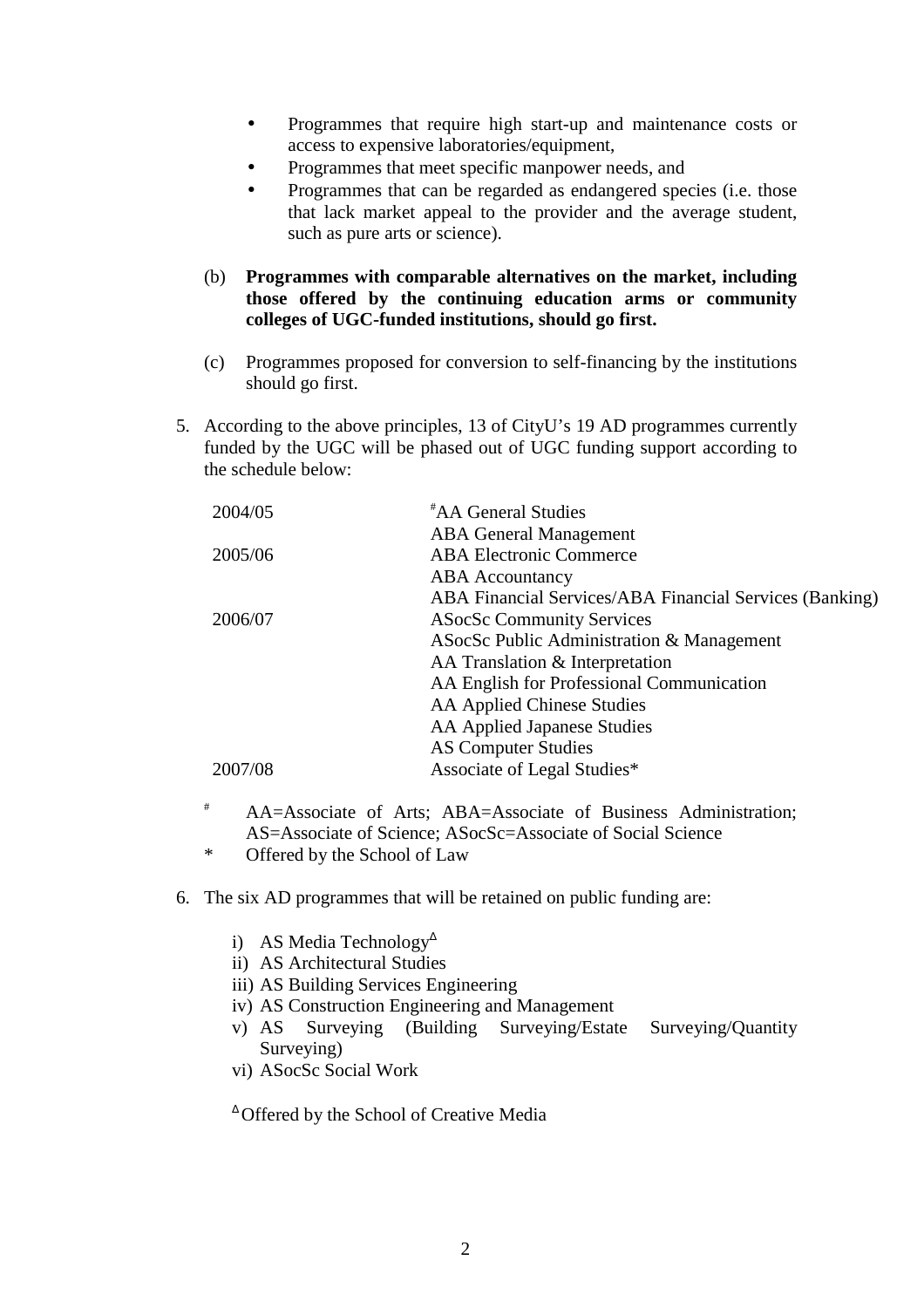- 7. It was re-iterated in the *Sutherland Report* that "any public sector funds used to support ADs and community colleges should be accounted for quite separately from any UGC funds to support degree level work, **and that there be no cross subsidy**. This ring-fenced separation is needed to provide a level playing field for all providers of ADs, be they current or potential, private or public". (para. 2.22)
- 8. In support of greater participation in post-secondary education and in order not to dilute the responsibilities of the UGC for all work at degree level, the Government has established the **Manpower Development Council** (MDC) with a view to eventually taking over from the UGC the responsibilities governing ADs. **It is expected that the six CityU AD programmes to be retained on public funding will be transferred to the MDC in due course.**

## **C. CityU's Efforts to Tackle the Difficult Situation Spurred by UGC's Policy Change**

- 9. The University had, on various occasions, **appealed to the UGC for retention of funding for the AD programmes and a six-year transition period with stable funding**, including
	- the University's response in May 2002 to the UGC's Higher Education Review, urging for the retention of public funding for ADs on the basis that the equity of access to and the maintenance of high quality AD programmes rely on public support;
	- the University's response in March 2003 to the UGC's proposed schedule of withdrawal of funding for CityU's AD programmes, trying to convince the UGC to continue to fund certain AD programmes and to adopt a prolonged transition period to minimize the impact on CityU's staff and students; and
	- the subsequent meeting of the College leadership group with the UGC's panel on the matter.
- 10. Owing to the strenuous efforts made by the University, the **UGC eventually decided to retain funding for six of CityU's AD programmes instead of three**. The UGC also asked the University to consider converting the other 13 programmes to self-financing within **an accelerated time frame of four years from 2004 to 2008 with decreasing funding**.
- 11. Despite difficulties and uncertainties along the way, the University had also attempted, as stated in the University's Strategic Plan 2003-2008, to develop the College into a financially viable community college to accommodate the conversion of the AD programmes to self-financing. Such efforts included the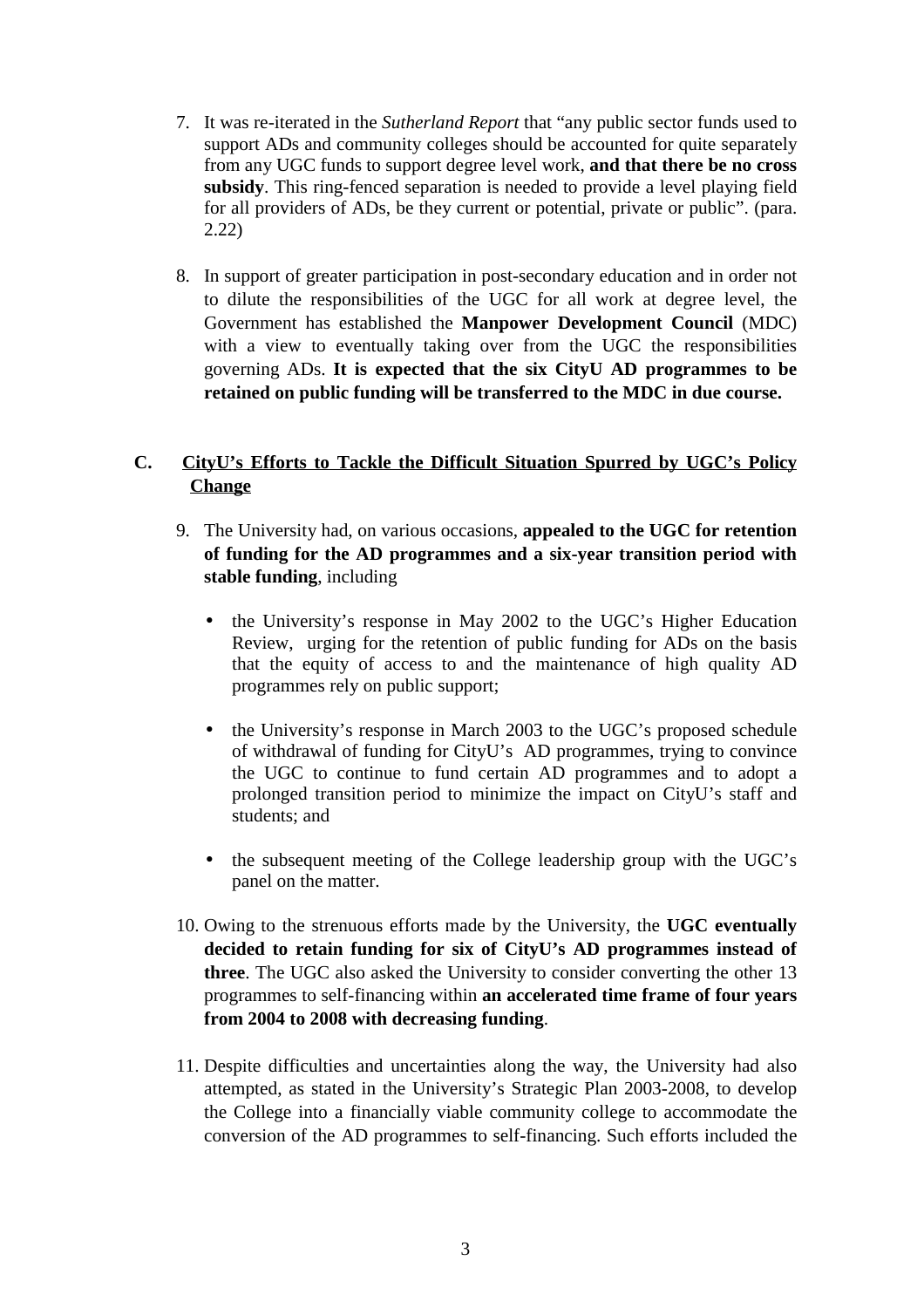submission of **three applications to Government for a separate campus site at the existing premises of the Tak Chee Yuen Staff Quarters, at a site in Tsing Yi** and most recently at **a site in Shek Mun**, on which to build the new community college. Unfortunately, the Government departments concerned had not approved the University's applications.

- 12. The University had looked at **the possibility of continuing to house the selffinancing AD students on the main campus**. However, this would perpetuate the current overcrowding situation. Also, with the high costs associated with the infrastructure of the University it would have been extremely difficult, if not impossible, to reduce the on-costs without introducing a substantial element of cross-subsidy from the other UGC funded activities.
- 13. **The alternative of renting and converting space available in the market** had also been considered. Yet, the educational environment in such premises with rents affordable by the University was not regarded as able to support AD programmes of comparable quality to those currently funded by the UGC.

#### **D. The Financial Realities**

17. The most daunting challenge faced by the University in the offer of selffinancing AD programmes is securing financial viability, which means, essentially, to bring down costs to a level where the incomes can cover the expenses.

#### **(a) The Cost Structure**

Currently the estimated unit cost for a UGC-funded AD student is around **\$95,000 per year**, with breakdown as follows:

- some \$50,000 is spent on the College itself, mainly for staff salaries and the rest to cover non-staffing items such as equipment, office expenses and consumables;
- the other \$45,000 or so contributes towards the maintenance of the University's infrastructure, for example, the library, IT and sport facilities as well as paying utilities and administrative support services, such as payroll management, financial services, admission, registration, student records, student development services. These expenses, in which more than 70% goes to staff costs, relate to the physical ambiance of a quality education for the AD students.

#### **(b) Staff Remuneration Packages**

With UGC's funding support, the University has been able to offer attractive terms and conditions of employment and recruited and retained a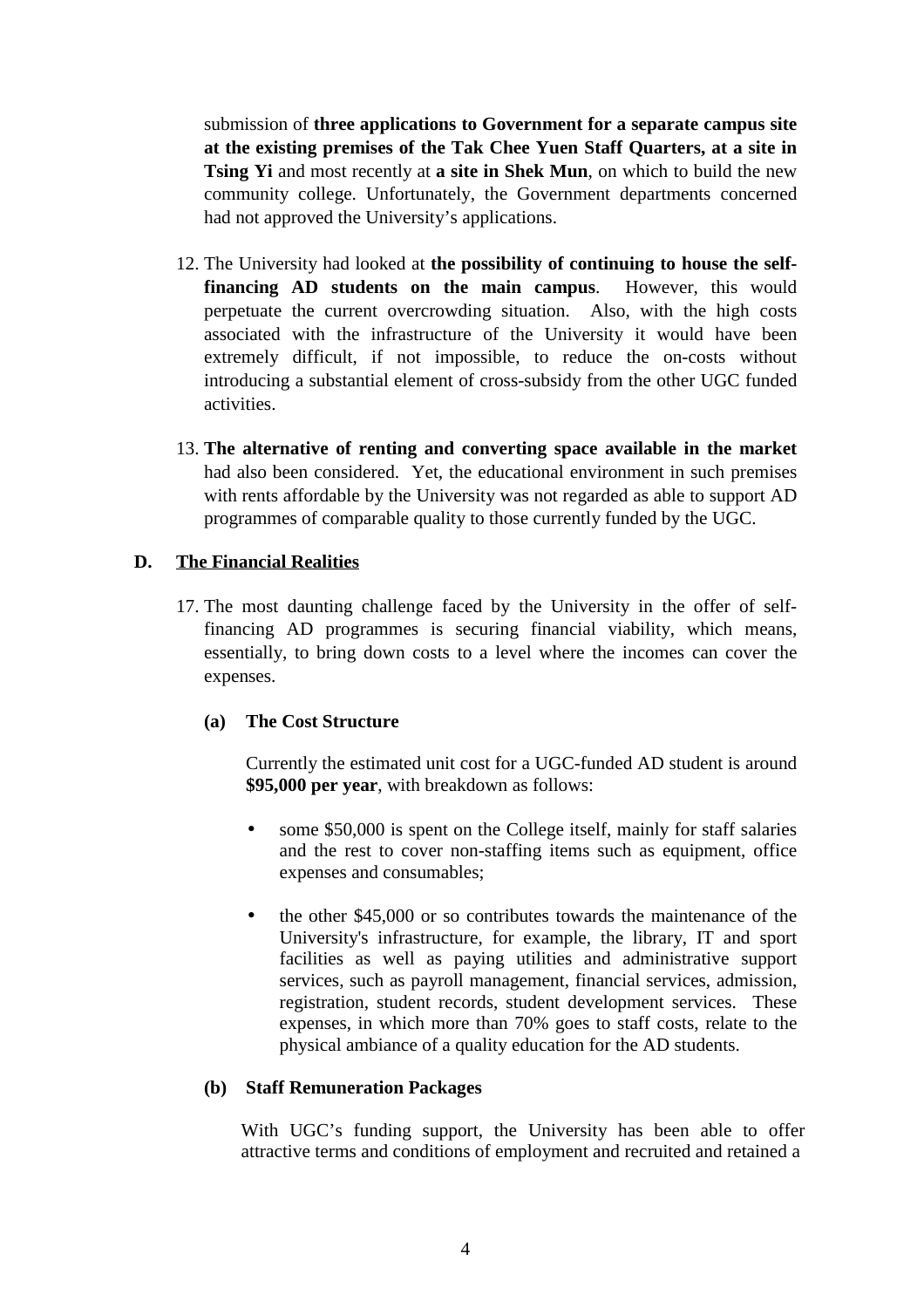team of experienced and well-qualified staff to teach the AD programmes. The current staffing cost commitment of the College is as follows:

- 40% of the College teaching staff is on Principal/Senior Lecturer grades with salaries ranging from \$57,730 to \$82,390 and 60% on Lecturer/Assistant Lecturer grade ranging from \$23,335 or \$50,370;
- 75% of them is on superannable terms of employment (i.e. continuous employment until retirement) and 25% on fixed-term contracts; and
- 79% of them is eligible for housing benefits and 70% is actually drawing the benefit.

### **(c) Tuition fees**

Tuition fees will be the only income for self-financing programmes. The College is currently charging \$45,000 per student per year for the selffinancing AD programmes run in the Telford Annex of the University. Other major AD providers are charging \$38,000 to \$50,000 per student per year. This range of tuition fees is not able to support the cost structure and staffing cost commitment of the 13 AD programmes as they are currently constituted.

#### **(d) Accuracy of Projected Student Enrolment**

As the tuition fees for self-financing programmes will be higher than those charged for the 13 AD programmes offered under UGC funding (\$31,575 per year), it is difficult to tell with certainty that these exact same programmes, as they are currently constituted, will continue to meet the market need and be able to achieve a market share to sustain the selffinancing operation.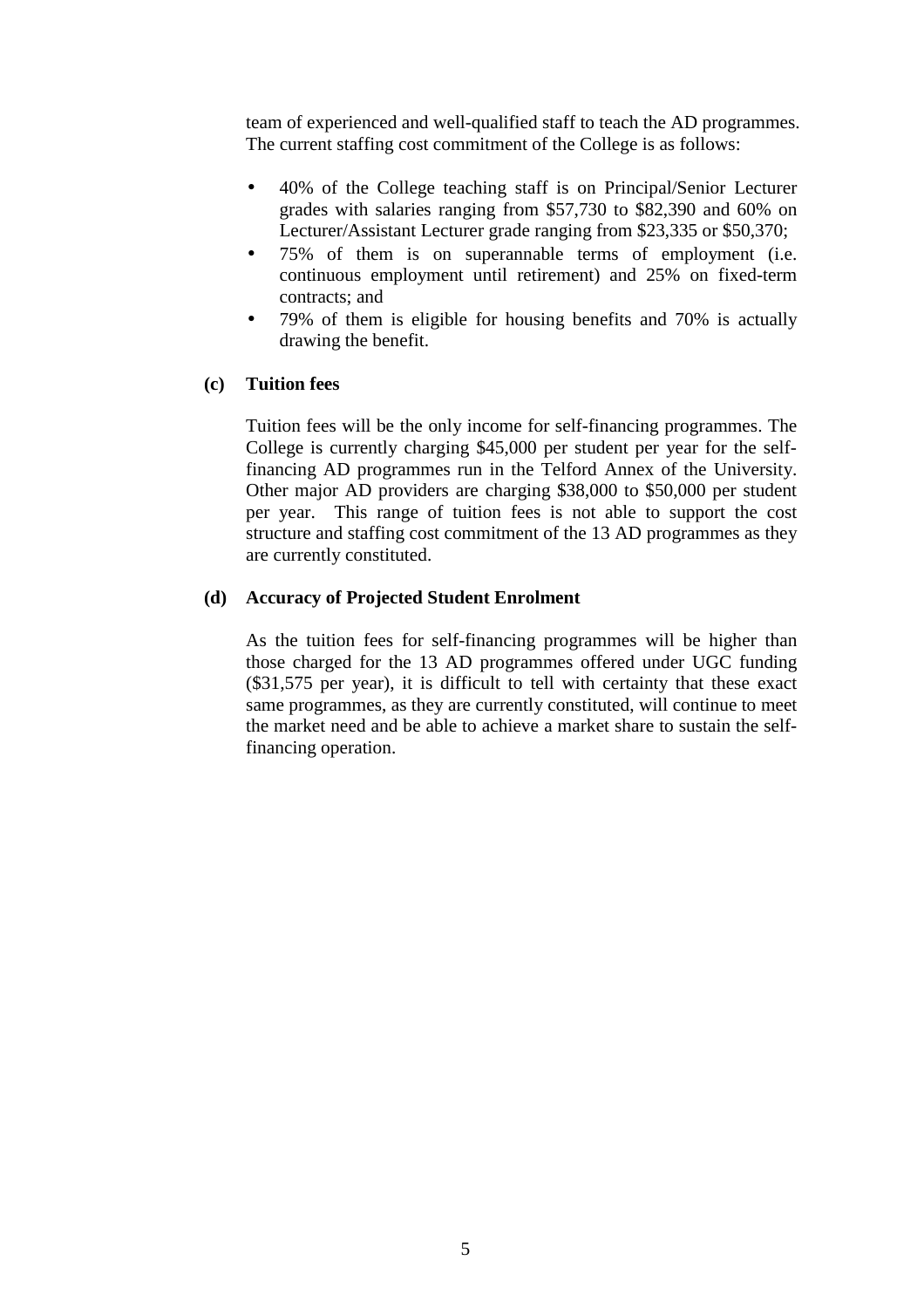## **City University of Hong Kong Staff Association Concern Group on College Issues**

### **Principles for consideration by the Management Board (extracted from the Position Paper presented to the President for consideration on April 22 2003)**

- 1. The University should press for a long lead-in to the withdrawal of funding for AD programmes. The University should also request the government for grants, although not necessarily at current rates, to support AD programmes. A reconfigured College would then have sufficient time to find its feet in the new environment of competition for students. This will help the Government to achieve its aim of raising the proportion of young people in further education from 18% to 60% (*Sutherland Report* p.3).
- 2. The University should actively plan for, and support, a financially viable College to continue to run AD/HD programmes and grant AD awards. Existing AD/HD programmes are well received and the *Sutherland Report* refers to them as potential "models of best practices in the sector" (p.12). The University has developed a brand name for AD programmes: if this were to be removed, any new entity would have great trouble attracting suitable students and staff.
- 3. The University should support the building of a designated College campus. It is the view of the Concern Group that campus life is essential for students' whole person development. Facilities at the Telford campus are woefully inadequate and do not compare favourably to other AD providers. The CG appreciates that the University has bid for a site in Shek Mun but would like to see a contingency plan in case the bid is unsuccessful.
- 4. There should be smooth transition for self-financing AD programmes to phase in as UGC funded programmes to phase out. Pending the construction of the new campus, the College should still be able to use the main campus for teaching self-financing AD programmes.
- 5. College colleagues understand the difficulties caused by the withdrawal of funding and are willing to accept amended conditions of service, provided that the financial and other information, as well as the process of decision making, is made transparent. College staff (at all levels) should be involved in planning the future of the College, if only on the grounds that change which is imposed generally meets more resistance than that which comes from inside an organization.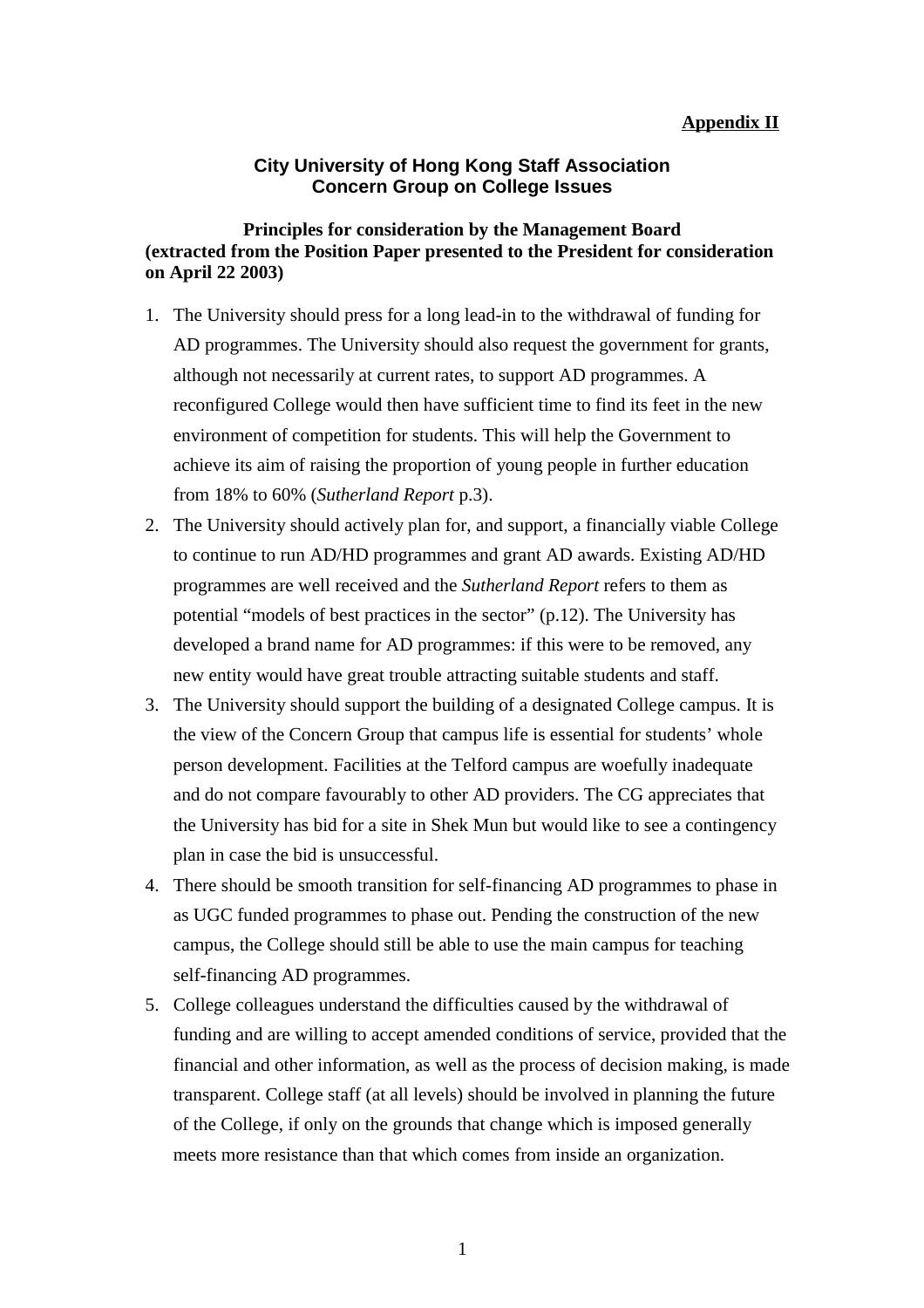There is a considerable degree of frustration among College staff at the moment deriving from the management's seeming failure to support the College, which, it should be remembered, is still a part of City University. There is also confusion about the ways decisions are being made and the kinds of factors being taken into consideration. We would therefore like a public statement of the following:

- Who (apart from John Dockerill) is actively involved in planning for the reconfigured College?
- ! What is the procedure and time frame for implementing a reconfigured College?
- What plans have been discussed already, and by whom? What was the outcome of these discussions?
- ! What steps have been taken to gather information on our competitors? The Division of Language Studies recently undertook research on the major providers of AD programmes, and is in the process of summarizing this information for onward transmission to the CEC. Preliminary findings suggest that other providers are able to offer substantially the same terms and conditions as are currently offered by CityU, without a major increase in workload. It was also quite evident that CityU is very late in planning for the change to selffinanced status and has considerable catching up to do if we are to compete with our main competitors, who already have administrative and academic structures, and premises, in place. In short, other institutions are running viable and profitable businesses, so the College should not be viewed as a financial liability.

Concern Group on College Issues May  $7<sup>th</sup>$ , 2003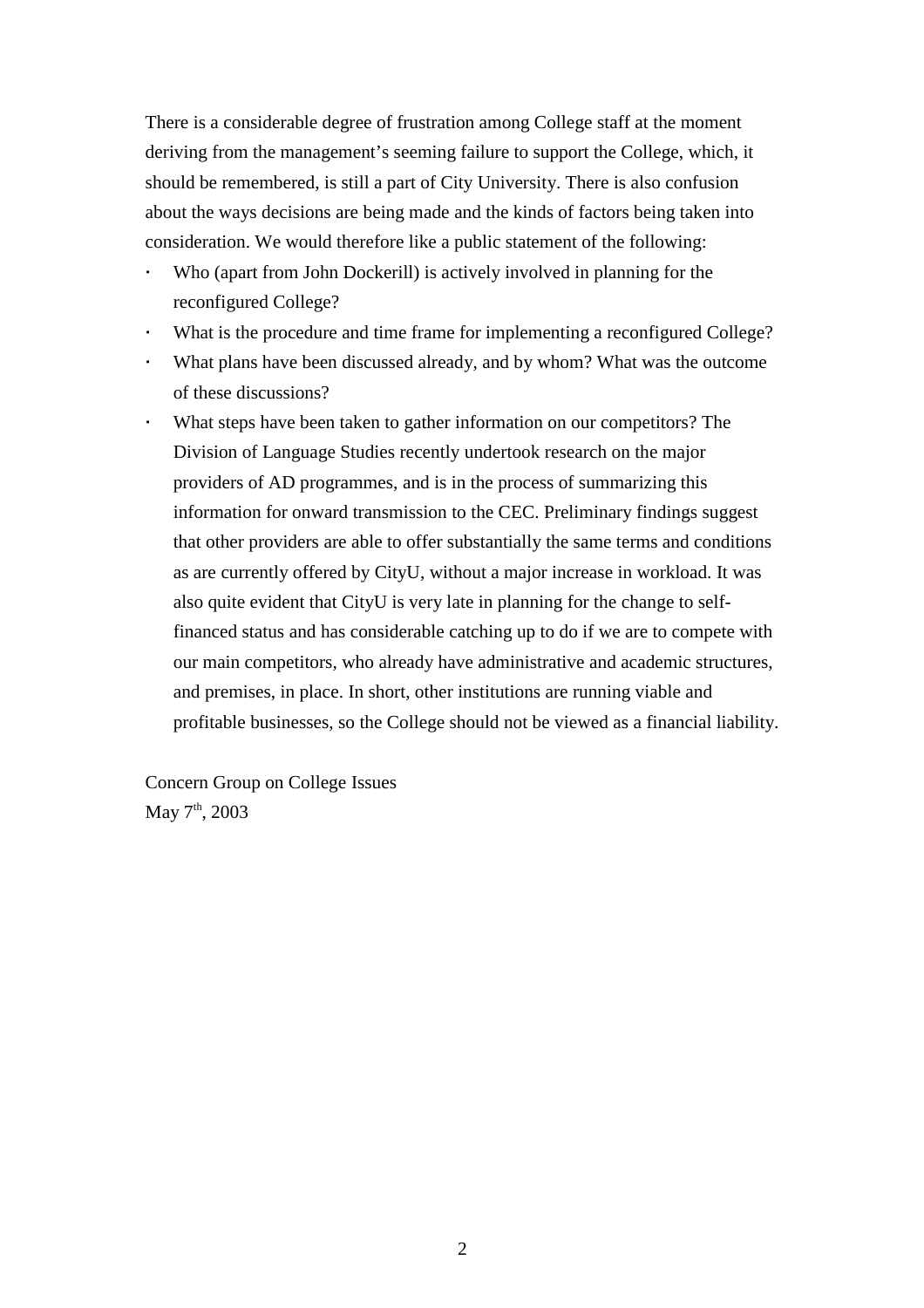# **City University of Hong Kong Staff Association Concern Group on College Issues**

## **Position Paper: the Future of the College**

This paper outlines the position of the Staff Association's Concern Group on College Issues, with particular reference to the relationship between the College and the University as a whole.

The paper was prompted by discussions, in the Sutherland Report and elsewhere, about the funding of Associate Degrees, as well as the Government's decision to cut funding to the university sector.

The purposes of the paper are

- ! to summarise the position of College staff on key issues, as we understand them
- ! to seek clarification on certain matters of University policy
- ! to request the University's commitment to the College as it develops.

### **Transition to Self-financed status**

We realize that this is inevitable for most existing programmes, and have the following suggestions and requests in light of this:

#### *Time Frame*

We recognize that this is largely beyond the control of the University, being dependent on the UGC's timetable. We urge you, however, to press for a long lead-in to the withdrawal of funding. The longer we have to plan, the more successful the plan will be; we will not then be unduly influenced by short-term cost considerations, for example.

#### *Synchronisation*

We understand that the UGC supports a smooth transition from funded to non-funded programmes. It would be desirable to replace existing programmes with self-financed ones immediately wherever possible so as to maintain stability and product consistency through a time of change. However it must be recognized that this will be easier for some programmes than for others. We therefore request that due consideration be given to the nature of each programme before it is transferred to selffinancing mode. We also suggest that a contingency plan be drawn up in case a selffinancing version of an existing programme cannot be introduced immediately.

3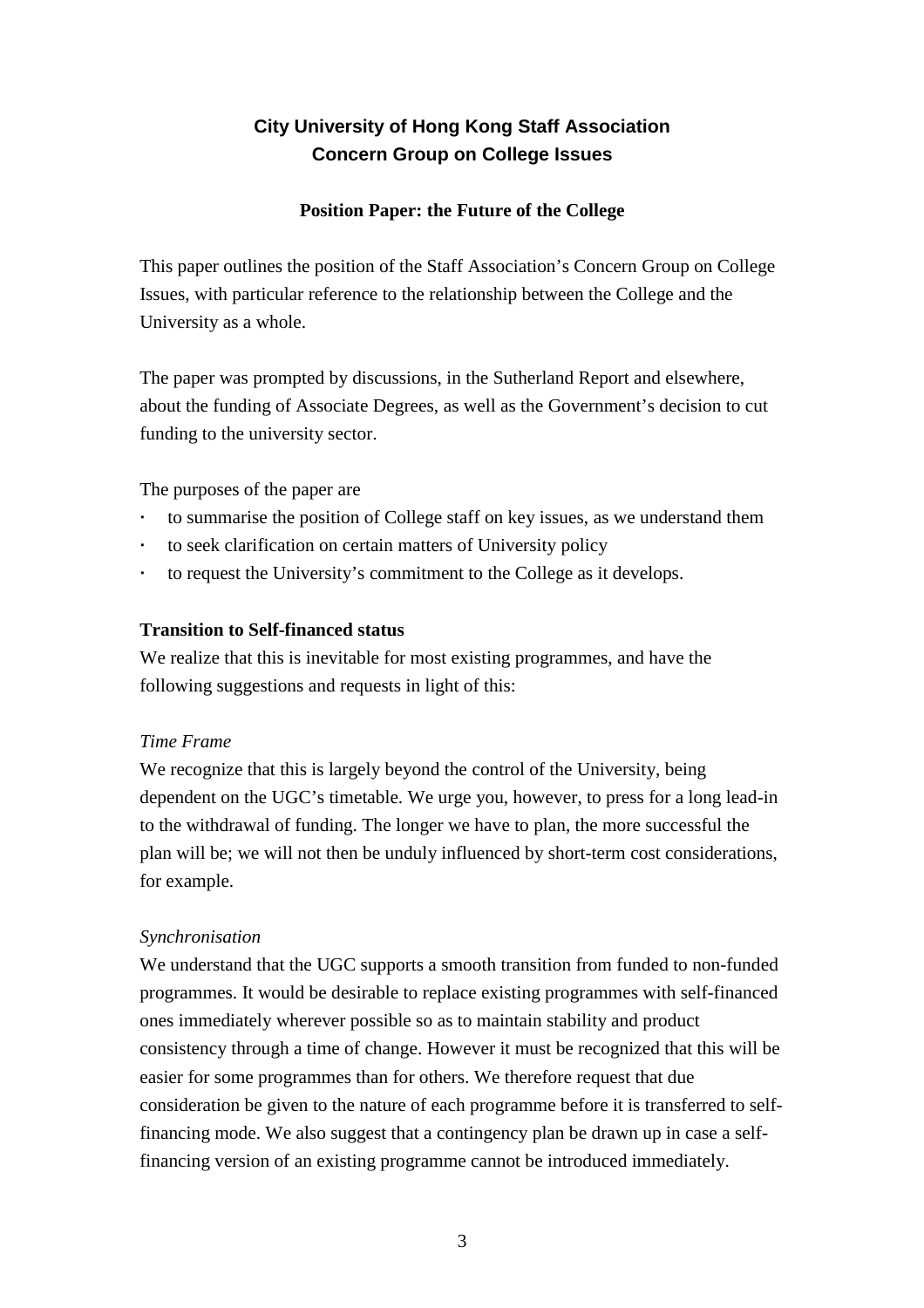#### *Administration and structure*

It would seem necessary to introduce revised administrative systems with a view to making the new College better able to plan and administer its own finances. We must stress, however, that this does not automatically lead to a SCOPE mode of operation, nor to a merger with SCOPE. We request that senior staff from the existing College be fully involved in any planning and decision making process which seeks to devise a business model or plan. There should be consultation and transparency throughout this process.

#### **Relationship between College and the rest of the University**

We are happy with the existing relationship, particularly the sharing of campus facilities and employment terms. The relationship has been developed over the past fifteen or so years and we feel that there are certain advantages to retaining the current arrangement. City University's reputation, and the way in which it meets the needs of the community, are enhanced by the College. Our programmes are well received and the Sutherland Report refers to them as potential "models of best practice" in the sector (p. 12). The ADs also provide a ready supply of future degree students whose experience of the College makes them well-disposed to the University as a whole.

We would like a commitment to the maintenance of this relationship. The fact is that a new College would find it very hard to survive without the backing of the University.

#### *College location*

There seem to be two viable options:

- New campus (possibly with satellite campuses)
- CityU campus, as now

At the time of writing, a decision on the University's bid for Government land in Shek Mun to build a new campus was still pending. A new site would be the best option for all parties, assuming the College incurred no capital costs as a result. Such a debt would be too heavy a burden to carry in the early years of a new College. The new campus would provide a base for College activities and could also be used for non-AD courses, assuming this is within the scope of the tender. You will recall that our chief 'competitor', the PolyU, has already made the commitment to a dedicated campus.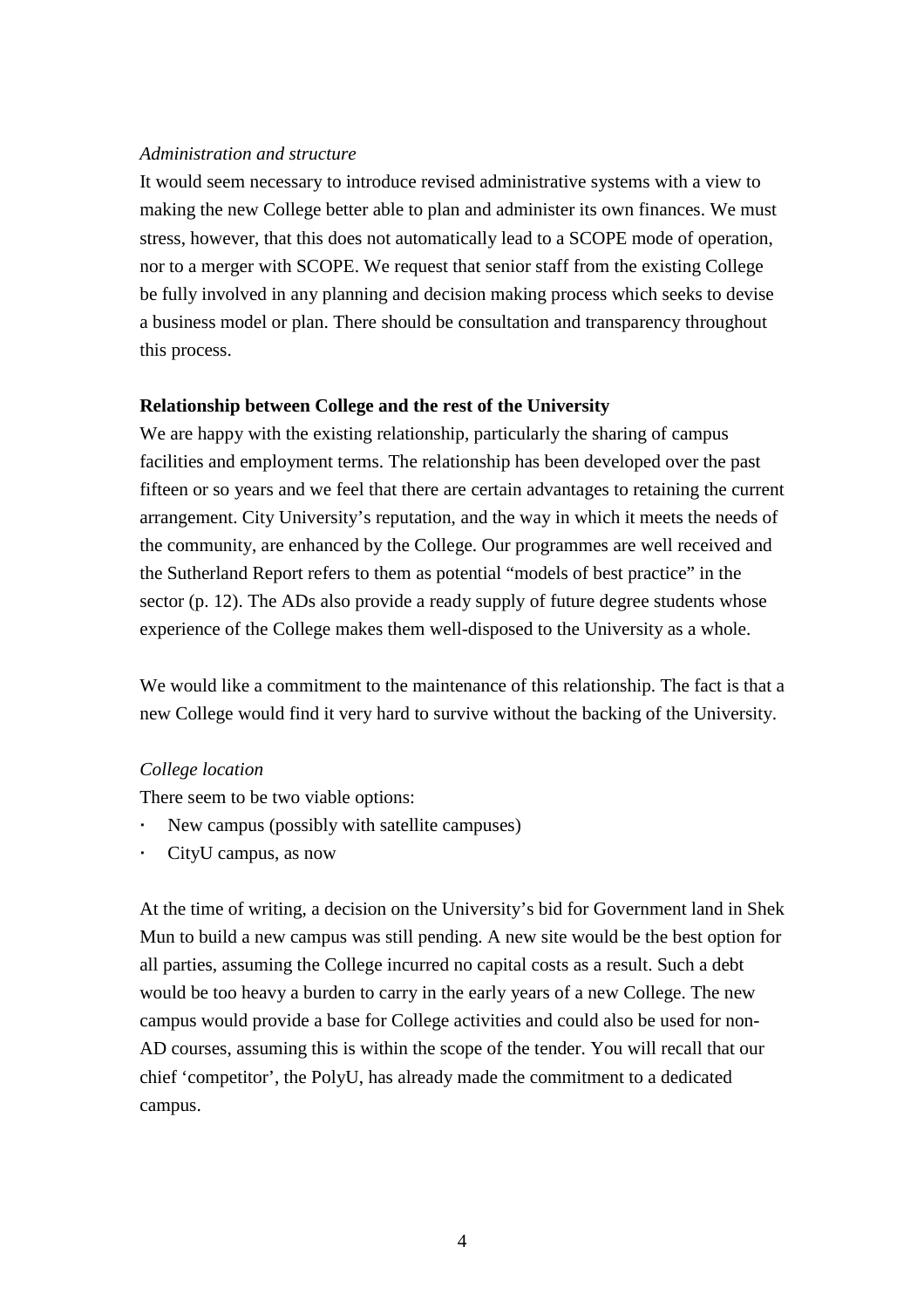In the interim, the existing arrangement seems more feasible than the only alternative, the leasing of private office space. In feedback on courses, students regularly put 'campus ambience' at the top of their list of the benefits of studying at CityU; quite obviously, the same cannot be said of a commercial building. Again, various College brochures stress the benefits of campus life for students' whole person development. There can be no philosophical objection to maintaining the *status quo* since taught Masters courses and many SCOPE programmes are, and presumably will continue to be, taught on campus. There is also the issue of what would be an equitable distribution of those CityU assets which were funded by UGC money for College courses.

We urge you to publicly clarify the University's position with regard to a new campus site, outlining the steps which have been taken and are being taken now, to secure it and finance its development.

#### *Employment*

This Group supports the continued employment of existing staff, on existing terms where possible, by City University. Such stability would obviously assist in financial and human resources planning during the transitional period. At the very least, the Group would like to be involved in the development of any future financial models and business plans.

In short, we feel that we need an unequivocal and public commitment to preundergraduate education and to those members of staff who have worked so hard to make CityU's programmes so successful. We also need to feel part of the team which will take the College forward through this challenging transitional period. Only under these circumstances will College staff feel the commitment and confidence to help build a new College, a task which the vast majority of staff are eager to undertake. Time is of the essence. We need to act together, and act quickly, to secure the future of this vital and vibrant part of City University.

April  $17^{\text{th}}$ , 2003.

**(sent by Concerned Group on 10 May 2003 to Internal Members of the University Council, whose majority are also Members of the Management Board)**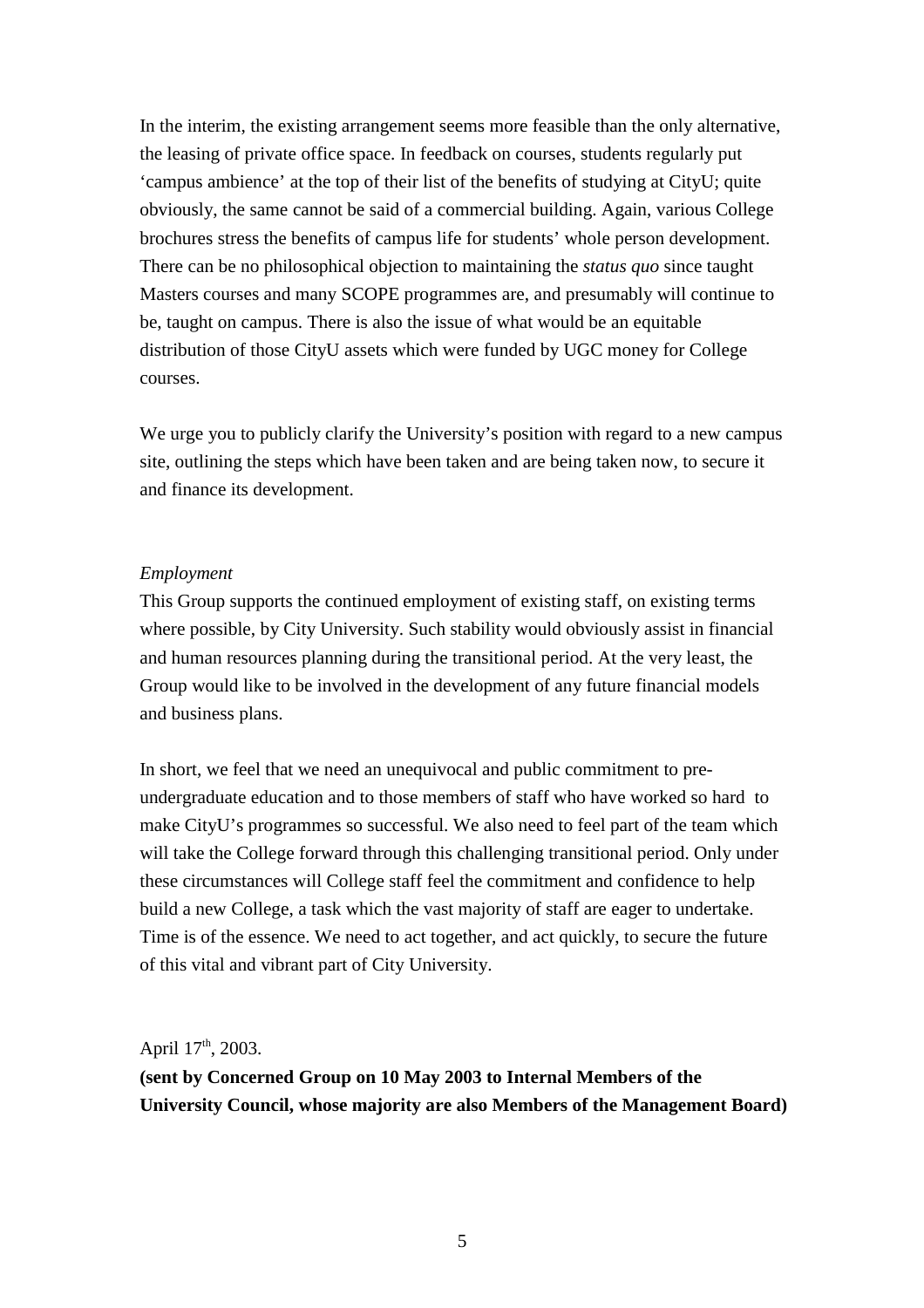## **Appendix III**

## **Save the College Action Group**

## **Paper for Consideration by City University of Hong Kong Council**

This paper outlines several key factors that the Save the College Action Group wishes to discuss in relation to the College and how it can continue to offer associate degree (AD) programmes in line with the City U Mission.

#### • **Establishment of an autonomous, financially viable College**

In line with the University's Strategic Plan (2003-8, pg. 6) to establish an autonomous selffinancing College, the Action Group wishes to present a proposal to help the University achieve its goal.

### • **College proposal**

The *Proposal for a Financially Viable College* that was previously sent to Council members sets out the model we would like Council to consider. In that document, we propose establishing a new College which would encompass both a Community College for ADs and SCOPE, the University's continuing education unit. This is a model similar to that of Hong Kong Polytechnic University.

### • **Campus** site

Because of the importance of campus life to young people - the main target students for the ADs - this Group feels that a campus site is essential if we are to continue to offer high quality programmes. The Group therefore urges the Council to support the search for suitable sites and to underwrite an interest-free loan from the Government.

In the interim period, we sincerely hope that programmes can continue to be offered on CityU campus, as explained by the President as the "fall-back UGC position" in the University Forum in October 2002.

#### • **Conversion of UGC funded associate degree programmes to self-financing**

While our existing programmes have been well received and have been enjoying high application-to-place ratios, the Group recognizes the need to review these programmes to meet the possible changing market needs when they become self-financing. In doing so, the existing rigorous quality assurance mechanisms will be followed. We are confident that the majority of our programmes, when converted into self-financing, will be able to command good student enrolment and subscription.

## • **Development of terms and conditions of service under a new College**

In view of the financial constraints, College staff are willing to take a reduction in their remuneration packages based on the prevailing market rate for community colleges to reduce the staff costs. They are also prepared for heavier teaching hours, increase in class size to increase the efficiency of delivery. Factoring in staff attrition, reduction in staff remuneration, increase in workload and class size, it is anticipated that there will be a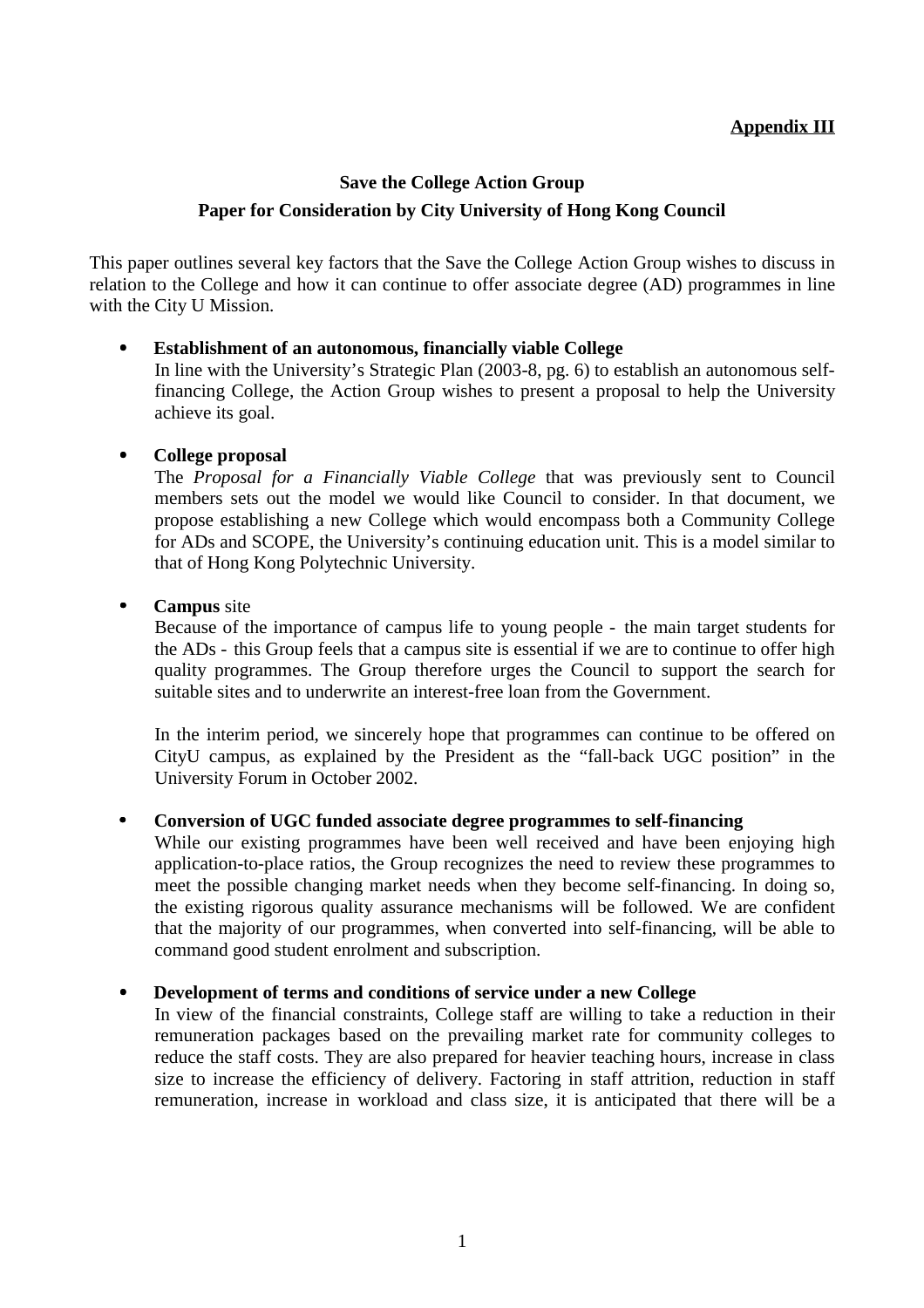substantial reduction in staff costs and increase in efficiency to make the new College financially viable.

For those College staff who are affected by the structural change, a compensation package should be made available, modeled on but not less than the existing package already approved by Council.

In summary, we urge the Council to reaffirm the University's commitment for a viable selffinancing College and to support the conversion of UGC funded programmes to self-financing programmes in the new College, if the Working Group proves that it is financially viable. We also look forward to Council's support in setting up the Working Group to look into the financial viability of offering AD programmes on a self-financing basis, and Council's continuous support in acquiring a new campus site when it is proved to be a financially viable venture.

Wanda W Y LAU Convenor Save the College Action Group

\_\_\_\_\_\_\_\_\_\_\_\_\_\_\_\_\_\_\_\_\_\_\_\_\_\_

May  $27^{\text{th}}$ , 2003.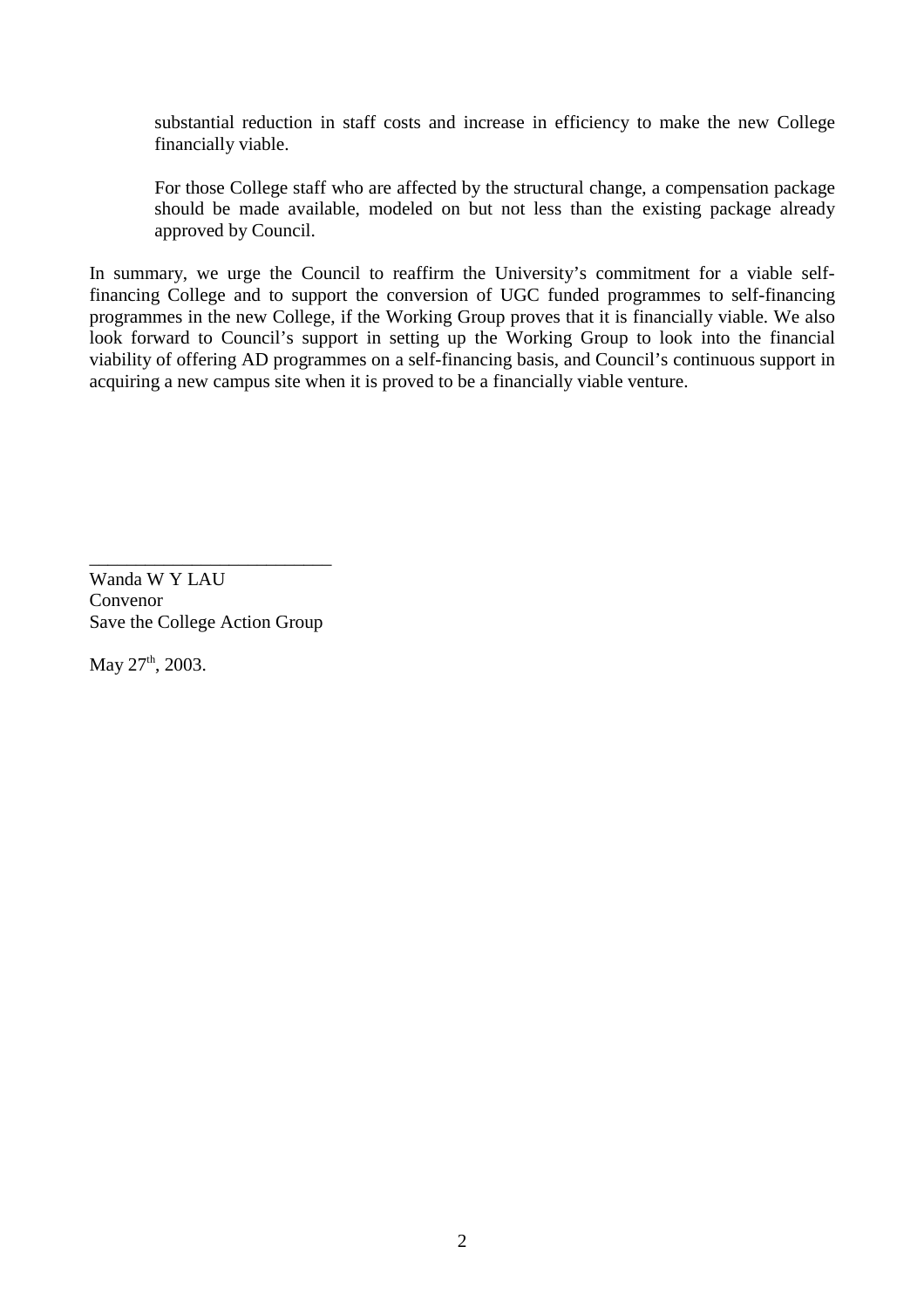## **Enclosure (2)**

關於城大高級專業學院副學士學位課程被政府削減資助的一些指稱及其事實

| 指稱 |                    | 事實                                         |
|----|--------------------|--------------------------------------------|
| 1. |                    | 校方管理層未有依照議事規則/大學規 在過去二、三年,校方一直有透過不同渠道與     |
|    |                    | 則,單方面決定停辦該 13 個受"撤資"的 高級專業學院的管理層和有關人士或他們的代 |
|    | 副學士學位課程。           | 表,作出討論和溝通,加深他們瞭解副學位課                       |
|    |                    | 程的最新發展,教資會的計劃,甚至共同策劃                       |
|    |                    | 校方向教資會就副學士學位課程爭取有關事宜                       |
|    |                    | 要作出的策略性回應。                                 |
|    |                    | 城大是在五月中接獲教資會有關於 2004/05 至                  |
|    |                    | 2007/08年度逐步取消資助13個副學士學位課                   |
|    |                    | 程的正式通知。事前校方亦已在管理議會中作                       |
|    |                    | 出討論,故當收到正式通知後,校方便按大學                       |
|    |                    | 一貫的常規運作,首先由大學管理議會深入討                       |
|    |                    | 論教資會的指令,然後將管理議會的議決及建                       |
|    |                    | 議交教務會及校董會確認。由於事關重大,校                       |
|    |                    | 方遂將大學管理議會於討論完成後的結果及政                       |
|    |                    | 府的決定向校內外公佈,校方認為這是增加透                       |
|    |                    | 明度及務實的做法。此舉並讓校方有機會聽取                       |
|    |                    | 更多各方人士的意見。                                 |
| 2. | 城大管理層沒有與員工溝通,未有進行廣 | 大學深明教資會的決定對受影響教職員帶來沉                       |
|    | 泛諮詢。校方亦拒絶與有關的同事溝通及 | 重打擊,大學對此亦深感難過,同時亦對某些                       |
|    | 會面,迴避查詢,和約見關注小組。   | 同事的激烈反應表示理解及同情。大學一直希                       |
|    |                    | 望能更多地與受影響的同事溝通商討,共同找                       |
|    |                    | 尋解決方法。                                     |
|    |                    | 多年來,校方一直有透過不同渠道與高級專業                       |
|    |                    | 學院的管理層和有關人士或他們的代表,作出                       |
|    |                    | 討論和溝通。                                     |
|    |                    | 在2月下旬,當校方在接到教資會的建議撤資                       |
|    |                    | 時間表後,大學校長及副校長曾與「城大副學                       |
|    |                    | 士課程關注小組 , 及「城大高級專業學院行政                     |
|    |                    | 委員會」同事見面商討。                                |
|    |                    | 校方於5月中接到教資會的正式通知。管理議                       |
|    |                    | 會隨即召開了一次特別會議,會後公佈有關消                       |
|    |                    | 息。隨後,校長亦有約見關注小組,但未獲關                       |
|    |                    | 注小組答允會面。                                   |
|    |                    | 在 5 月下旬,3 名副校長亦有出席城大學生會                    |
|    |                    | 主辦的論壇,向同學和同事講述事件的發展經                       |
|    |                    | 過。此外,唐叔賢副校長亦有接受兩家電台的                       |
|    |                    | 邀請,在節目內回應主持人及出席嘉賓的意                        |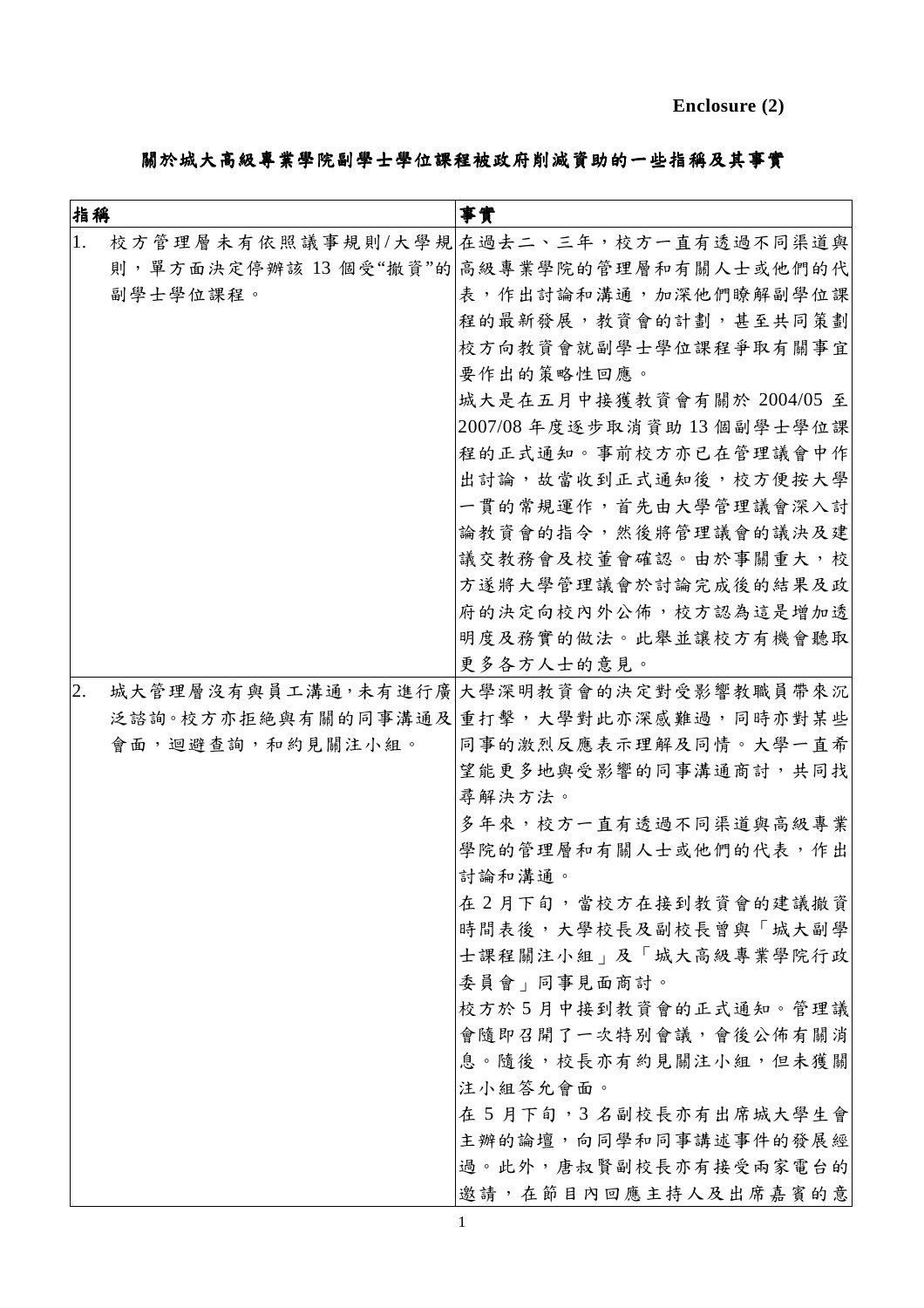|    |                   | 見。除電子傳媒外,他亦有就事件發展接受報                        |
|----|-------------------|---------------------------------------------|
|    |                   | 章訪問。這都反映校方沒有迴避任何團體的查                        |
|    |                   | 詢和溝通意圖。                                     |
| 3. |                   | 城大管理層未有盡力為興建社區學院而 城大早於 2000 年年中組成策劃小組。就籌劃成  |
|    | 爭取位於青衣及石門等地段。     | 立社區學院一事,小組於 2001 年 3 月完成德智                  |
|    |                   | 苑改建為社區學院的計劃,可惜政府要求的補                        |
|    |                   | 地價金額太高昂(港幣12億),校方負擔不來。                      |
|    |                   | 約在 2001年年中,當時的高級專業學院院長何                     |
|    |                   | 炘基教授率領院內同事與地鐵公司共同探討在                        |
|    |                   | 青衣建立社區學院的可行性。然而因建築物的                        |
|    |                   | 高度限制問題,建議最後並未能成功獲得城市                        |
|    |                   | 規劃委員會通過。                                    |
|    |                   | 在 2003年年初, 城大向政府申請在石門的一幅                    |
|    |                   | 官地興建社區學院。為加強校方對社區學院計                        |
|    |                   | 劃的承擔,城大管理層向校董會行政委員會提                        |
|    |                   | 出建議,並成功取得其支持及承諾作財政擔                         |
|    |                   | 保,款項高達 3 億 5 千萬港元。校方於 2003                  |
|    |                   | 年4月接獲政府通知,知悉申請不被接納,惟                        |
|    |                   | 有關部門並未有公佈詳細因由。                              |
| 4. |                   | 城大放棄承擔副學士教育,並停辦所有副 取消對城大大部份副學士學位課程的資助是大     |
|    |                   | 學士學位課程,把城大 10 多年來營辦副 學教資會的決定,城大屢經努力後仍未能爭取   |
|    | 學士教育的經驗全盤推翻。      | 到更多的副學位資助課程, 城大校方對政府的                       |
|    |                   | 決定一直表示極端的失望。城大所開辦的副學                        |
|    |                   |                                             |
|    |                   | 士課程,辦學及師資經驗豐富,成功為社會培                        |
|    |                   | 育了不少優秀人才,成績是有目共睹。                           |
|    |                   | 現時校方是遭受教資會逐步撤消撥款資助其中                        |
|    |                   | 13個課程,而並非校方撤消資助。由於政府撤                       |
|    |                   | 消了資助,校方是沒有能力在毫無政府資助的                        |
|    |                   | 情況底下繼續以現有的模式開辦該 13 個課                       |
|    |                   | 程。                                          |
|    |                   | 校方管理議會雖然建議不可能用現有模式開辦                        |
|    |                   | 該13個原先受政府資助的副學士學位課程,但                       |
|    |                   | 這並不表示城大放棄承擔副學士教育。                           |
|    |                   | 校方是會繼續探討用其他形式來開辦各種具市                        |
|    |                   | 場需求而又能達至真正「自負盈虧」的副學士                        |
|    |                   | 學位課程,以應香港社會所需。                              |
|    |                   | 事實上,張信剛校長已向校董會建議成立一個                        |
|    |                   | 工作小組,再次檢視以何種   自負盈虧」方式                      |
|    |                   | 來開辦一系列副學士學位課程。                              |
| 5. |                   | 校方除了停辦副學士課程外,亦會關閉高 校方管理議會雖然建議不可能用現有模式開辦     |
|    |                   | 級專業學院。校方亦向為其副學士課程提 该 13 個原先受政府資助的副學士學位課程, 但 |
|    | 供銜接的海外大學表示停辦該等課程。 | 這並不表示城大放棄承擔副學士教育。                           |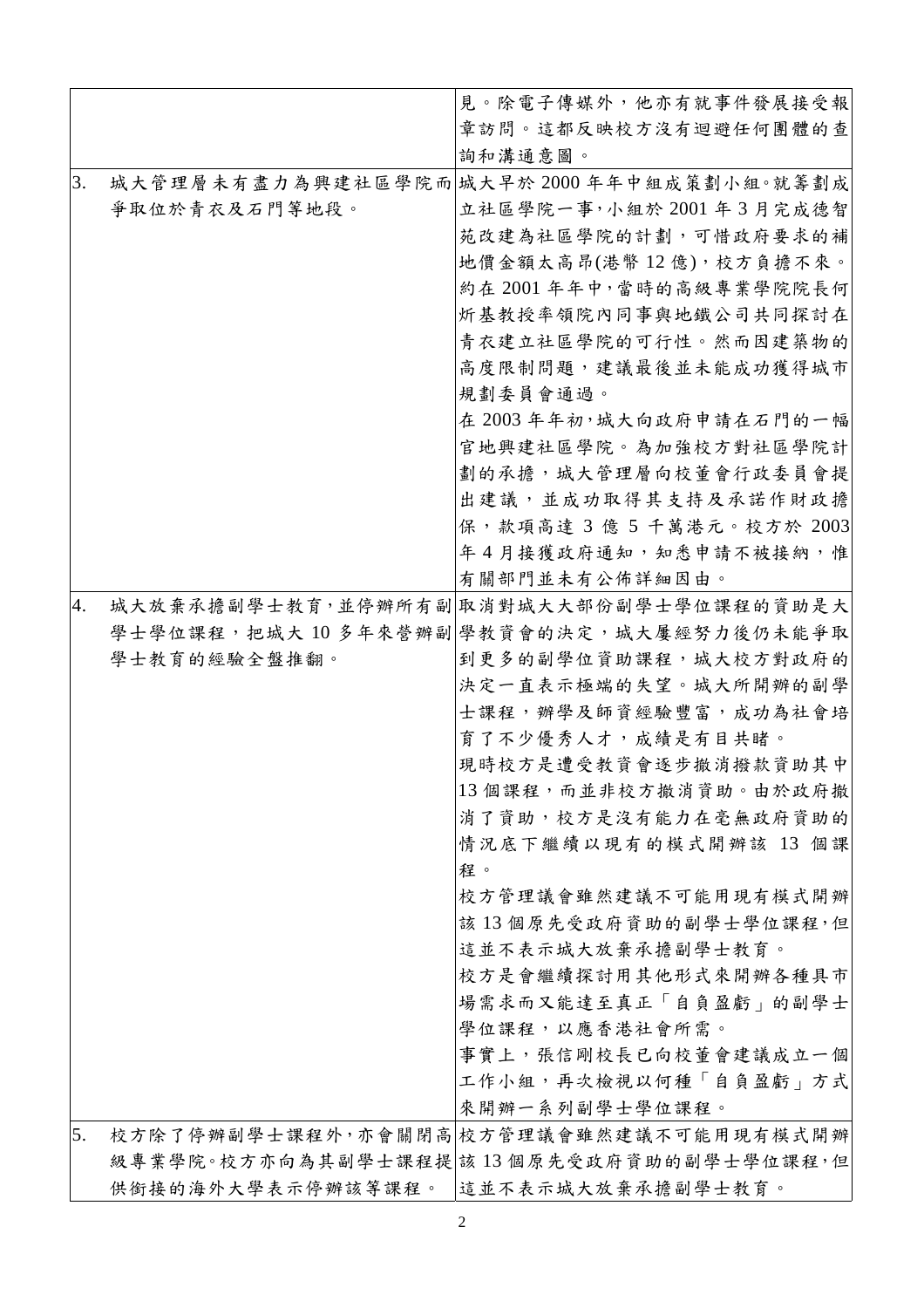|    |                     | 校方是會繼續探討用其他形式來開辦各種具市                       |
|----|---------------------|--------------------------------------------|
|    |                     | 場需求而又能達至真正「自負盈虧」的副學士                       |
|    |                     | 學位課程,以應香港社會所需。                             |
|    |                     | 事實上,張信剛校長已向校董會建議成立一個                       |
|    |                     | 工作小組,再次檢視以何種「自負盈虧」方式                       |
|    |                     | 來開辦一系列副學士學位課程。                             |
|    |                     | 因此校方從來沒有向為城大副學士課程提供銜                       |
|    |                     | 接的海外大學表示停辦該等課程。                            |
| 6. |                     | 城大事出突然停辦 13 個受"撤資"課 大學理解某些在校同學或畢業生擔心這 13 個 |
|    | 程, 令學生及畢業生的資歷不再受承認。 | 課程的學術資歷會因將來停辦而受到影響。事                       |
|    |                     | 實上,停辦任何課程都絶不會影響到經已畢業                       |
|    |                     | 及現在正在修讀學生的資歷及認可性。因此,                       |
|    |                     | 所有畢業生,目前在校同學及在過渡期入內讀                       |
|    |                     | 的同學均毋須擔心。                                  |
|    |                     | 此外,大學亦已公開保證在過渡期保持上述課                       |
|    |                     | 程的學術素質,維持原有的高水平,直至最後                       |
|    |                     | 一批學生順利畢業。                                  |
| 7. |                     | 城大的副學士學位課程被政府"撤資"是 教資會是基於3個準則而決定本港大學所開辦    |
|    | 因其課程質素欠佳所致。         | 的副學士學位課程是否繼續受資助,它們分別                       |
|    |                     | 是:開辦成本高昂及在營運上需高昂開支的課                       |
|    |                     | 程、能提供社會有特別需要的專才的課程、以                       |
|    |                     |                                            |
|    |                     | 及在市場上缺乏吸引力而又對社會有存在價值                       |
|    |                     | 的課程。城大部份現有副學士學位課程被政府                       |
|    |                     | 取消資助,是教資會基於上述原則下所作出的                       |
|    |                     | 決定,這並不表示城大現時所開辦的副學士學                       |
|    |                     | 位課程素質,甚至師資,較其他本港大學的副                       |
|    |                     | 學士課程遜色。事實上,城大所開辦的副學士                       |
|    |                     | 課程,辦學及師資經驗豐富,成功為社會培育                       |
|    |                     | 了不少優秀人才, 成績是有目共睹。                          |
| 8. |                     | 城大沒有盡力向教資會爭取保留政府資校方曾就政府削減對城大副學士學位課程的資      |
|    | 助的副學士學位課程。          | 助,以不同方式與教資會進行爭取。除要求教                       |
|    |                     | 資會繼續給予資助,使該等課程能得以延續                        |
|    |                     | 外,亦商討將過渡期延長,以減低對教職員及                       |
|    |                     | 學生的影響。惟幾經努力後城市大學最終只能                       |
|    |                     | 爭取到繼續獲教資會撥款資助的課程由3個增                       |
|    |                     | 加到6個。                                      |
|    |                     | 由於屢次爭取未能完全成功, 校方唯有去信教                      |
|    |                     | 資會,要求政府撥出專款,以便為因政府停止                       |
|    |                     | 資助而要離職的同事安排一個合理及妥善的補                       |
|    |                     | 償方案。誠然,城大高級專業學院現正面對一                       |
|    |                     | 項重大難題及挑戰,但校方承諾必定竭盡所                        |
|    |                     | 能,為受影響的員工作出合理的安排。                          |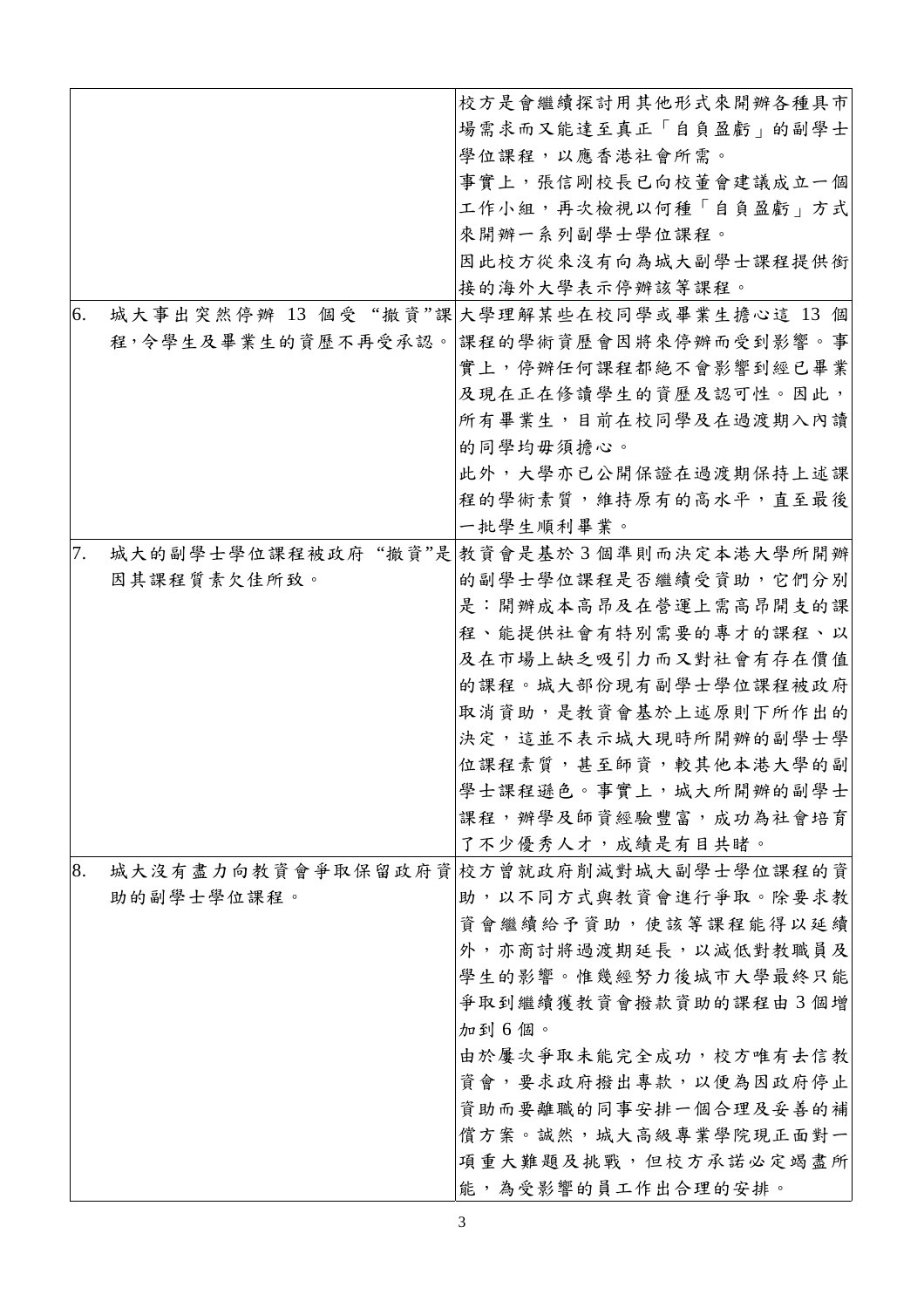| 9. |         | 校方認為只有與校外進修部以「自負盈 城市大學一貫重視教學素質,並以「學生為本」          |
|----|---------|--------------------------------------------------|
|    |         | 虧   方式合辦新的副學士學位課程,是走 的全人教育作為我們的辦學宗旨。我們極端不        |
|    | 向教育商品化。 | 願意看到副學士學位課程不再獲得政府資助這                             |
|    |         | 個令人沮喪的事實。                                        |
|    |         | 目前,政府對每一個受助副學位學生的資助單                             |
|    |         | 位成本為每年約9萬至10萬元,而市場上一般                            |
|    |         | 的「自負盈虧」副學位課程,收費僅為4萬5                             |
|    |         | 千元左右。在沒有政府的財政資助, 城大根本                            |
|    |         | 無法以現有的員工聘用待遇、條件、辦學方式                             |
|    |         | 和配備營運,同時又在「自負盈虧」的情況下                             |
|    |         | 提供原來受資助副學士學位課程的「翻版」。                             |
|    |         | 本港有其他大學以「自負盈虧」方式開辦副學                             |
|    |         | 士學位課程,然而他們均是與校外進修部以「自                            |
|    |         | 負盈虧 - 方式合辦, 而其教職員的薪酬與城大                          |
|    |         | 現時的副學士學位課程的教職員薪酬相差很                              |
|    |         | 大,教學設施及設備亦不大相同。經長時間的                             |
|    |         | 考慮後,城大管理層無奈地要提出停止以現有                             |
|    |         | 模式來開辦該13個政府撤資的課程。但校方會                            |
|    |         | 以轉營及增值方式來加強原有的課程內容,以                             |
|    |         | 自負盈虧方式運作。                                        |
|    |         | 假如要將已被教資會宣佈停止資助的副學士課                             |
|    |         | 程,強行放在城市大學原來的教資會系統及模                             |
|    |         | 式上運作,則一定會影響大學的整體發展。據                             |
|    |         | 本地其他院校(如港大、浸大、嶺大及理大)                             |
|    |         | 的成功例子,這些院校的副學士學位都是用「持                            |
|    |         | 續教育 運作體制來營運,經驗顯示以這種模                             |
|    |         | 式,才有可能達至真正的「自負盈虧」,及面對                            |
|    |         | 不斷變化的市場需求。                                       |
|    |         | 10. 城大管理層「忘本」及無視 2003-08 年策 城大乃是一所受公帑資助的高等院校,其教育 |
|    |         | 略性發展計劃中的副學士教育的發展方 角色和使命均經由教資會所釐定,並獲教資會           |
|    | 向。      | 撥款資助。鑑於教資會改變現有的撥款模式,                             |
|    |         | 城大管理層實在有需要重新檢視和釐定大學的                             |
|    |         | 角式和使命。                                           |
|    |         | 在城市理工學院初成立時(即 1984/85 年), 我們                     |
|    |         | 只提供百分之百的文憑課程。兩年後(即                               |
|    |         | 1986/87 年), 城市理工首次引入學位課程, 把                      |
|    |         | 文憑課程的比例變成百分之八十五。                                 |
|    |         | 到了 1994/95 年,成立城市大學時,政府再將                        |
|    |         | 比例調整為百分之六十五是學位課程,百分之                             |
|    |         | 三十五是副學位課程,以配合本港社會人力資                             |
|    |         | 源的需求和知識型經濟的出現。                                   |
|    |         | 現時,城大不只提供有百分之三十五的副學位                             |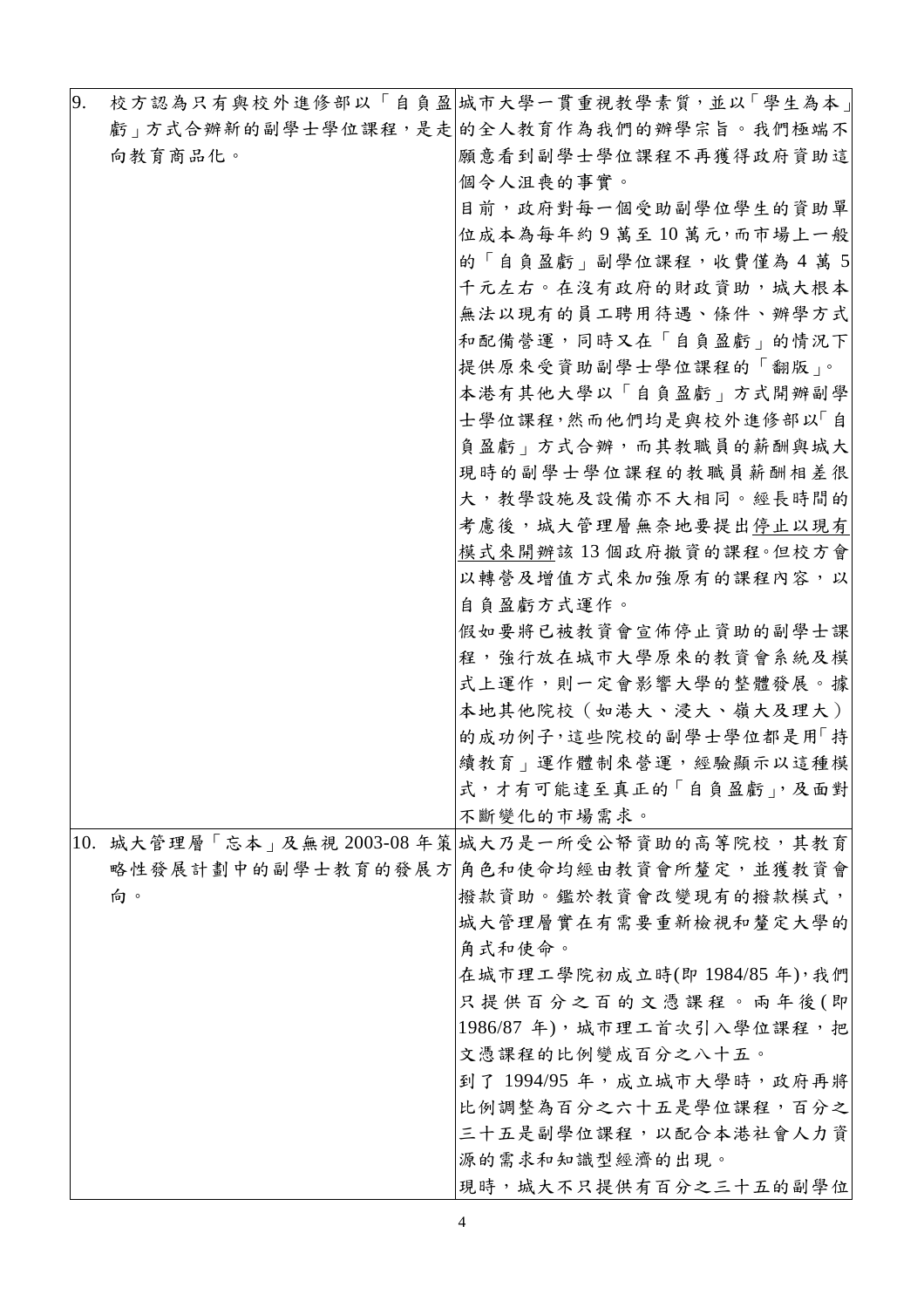|                | 課程,更提供百分之六十五的學位課程。                         |
|----------------|--------------------------------------------|
|                | 在三年前, 特區政府通過教統會和宋達能校長                      |
|                | 的高等教育報告書,落實教資會不再資助副學                       |
|                | 位課程。所以到了2008年, 城大就會變成提供                    |
|                | 百分之九十的學位課程,餘下的只有約百分之                       |
|                | 十是副學位課程。                                   |
|                | 事實上,城大的 2003-08 年策略性發展計劃早                  |
|                | 於 2002年11月已獲校董會所確認及通過,校                    |
|                | 方會配合不同形式,把高級專業學院建立成一                       |
|                | 個財政穩健及擁有高度自主性的新社區學院,                       |
|                | 並以高增值形式把副學士學位課程與高中、專                       |
|                | 上教育和人力資源市場接軌。                              |
|                | 現時校方對副學士教育的承擔,正好與該策略                       |
|                | 性發展計劃所訂立的方向和大學對支持發展專                       |
|                | 上教育的理念互相呼應。                                |
|                | 11. 校方為停辦副學士學位課程而把院長何 高級專業學院前院長何炘基教授因個人意願要 |
| 炘基教授調走。        | 求調回商學院繼續其教學及研究工作。                          |
| 12.            | 城大高級專業學院教員人數佔城大教員 城大高級專業學院教員人數並不只佔城大整體     |
|                | 人數十分一,但卻要教授城大三分一學 教員人數十分一。城大全校只有約800 位教學   |
| 生。             | 人員,其中約200人是來自高級專業學院。因                      |
|                | 此他們是佔了全校教學人員數目的四分一。而                       |
|                | 高級專業學院的副學士學生人數則佔全校學生                       |
|                | 總數的三分一。                                    |
|                | 事實上,這四分一教員主要是進行教學工作,                       |
|                | 而毋須進行研究工作。而城大學位課程的教員                       |
|                | 除了要負責教學工作外,也須承擔研究工作。                       |
| 13.            | 城大為了要營辦達至收支平衡及財政上 對城大來說,要營辦在財政上有高度可行性,     |
|                | 有高度可行性的自負盈虧副學士學位課 而不影響課程質素的副學士學位課程是一個極     |
| 程,因而會影響到課程的質素。 | 大的挑戰。                                      |
|                | 在課程質素方面, 校方設有教務會, 它具城大                     |
|                | 課程的最高決策權。教務會是會檢視每一個課                       |
|                | 程的質素,以符合其標準及質素要求。                          |
|                | 在 2002/03 年, 來自政府資助副學士學位課程                 |
|                | 的經常性收入撥款為4億5千萬港元 (包括了                      |
|                | 教資會的資助和學費收入)。當政府於 2004/05                  |
|                | 年至 2008/09 年逐步撤資 13 個課程後, 城大預              |
|                | 計將會失去約7成來自政府資助副學士學位課                       |
|                | 程的經常性收入撥款,該筆資助的實質金額約                       |
|                | 為3億。                                       |
|                | 因此,大學一方面要把開支調低至一個收支平                       |
|                | 衡的水平;另一方面要把學費釐定在一個在市                       |
|                | 場上具競爭力的水平,以吸引學生報讀課程。                       |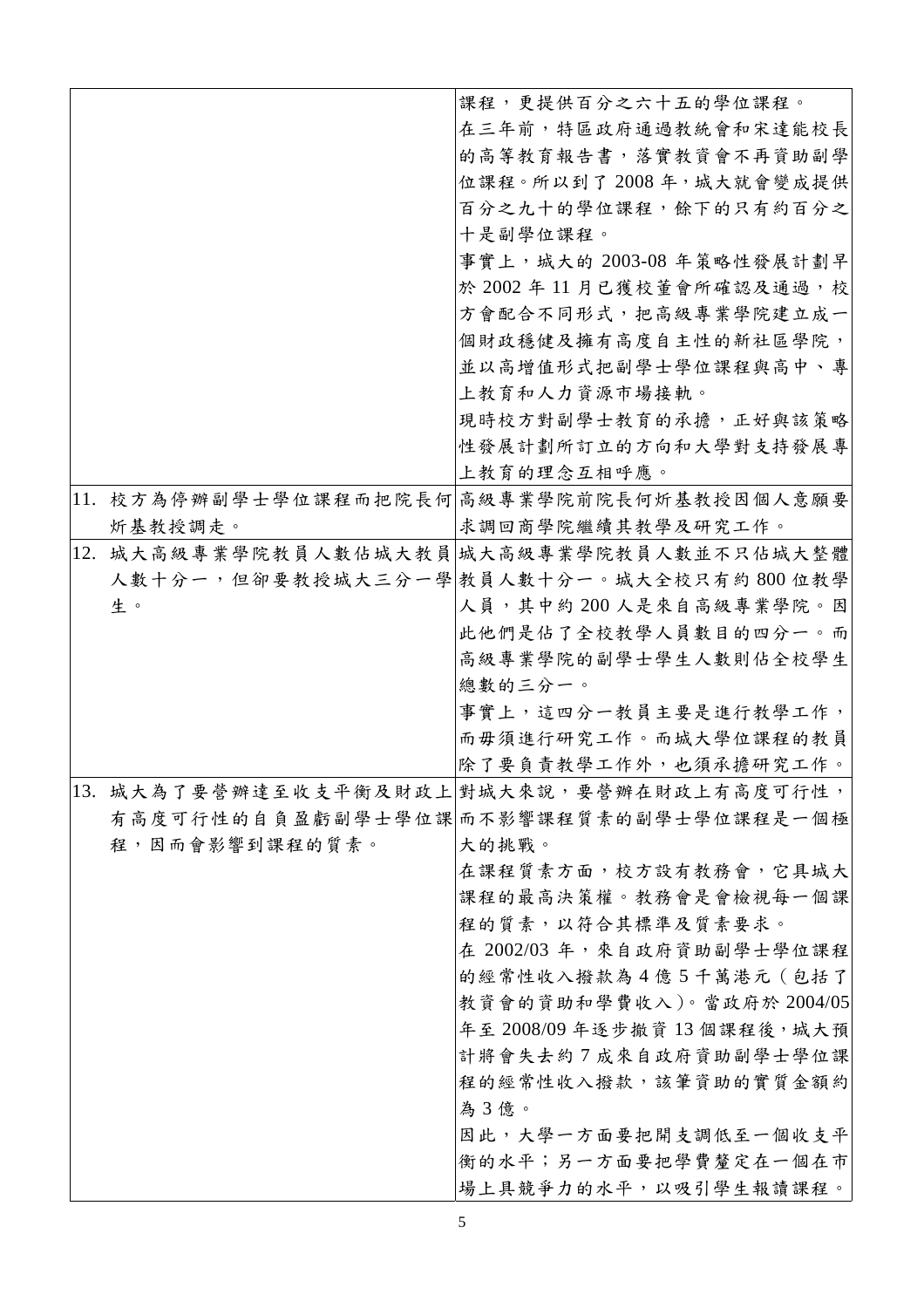| 政府資助的副學士學位課程的單位成本約為 9  |
|------------------------|
| 萬至10萬港元。其中約有一半的款額用於高級  |
| 專業學院的運作上,即約有5萬港元用作支付   |
| 教學人員和非教學人員的薪金,及其他非薪金   |
| 性的開支上,如儀器、辦公室物料及日常應用   |
| 物資等;而餘下的另一半則用於維持大學的基   |
| 建,包括圖書館、資訊科技、運動設施、及支   |
| 持水電及人事管理、財政服務、入學註冊、學   |
| 生紀錄及學生發展服務的行政支援費用,當中   |
| 超過7成的款額是用於支付教職員薪金,主要   |
| 是用於提供一個理想校園環境以體現城大的優   |
| 質教育。                   |
| 城大有這樣高質素的副學士課程,在香港是做   |
| 得最好的。城大副學士課程的教員質素很好,   |
| 而且受過很多年深造教育。但在自負盈虧的情   |
| 況下, 實在不能忽略其難度。         |
| 城大校董會將於6月23日召開的會議上議決成  |
| 立一個工作小組。該小組負責為落實以自負盈   |
| 虧方式營辦副學士學位課程找出可行財務方案   |
| 的準則。                   |
| 在課程質素方面, 校方設有教務會, 它具城大 |
| 課程的最高決策權。教務會是會檢視每一個課   |
| 程的質素,以符合其標準及質素要求。      |
|                        |

25/06/2003 15:04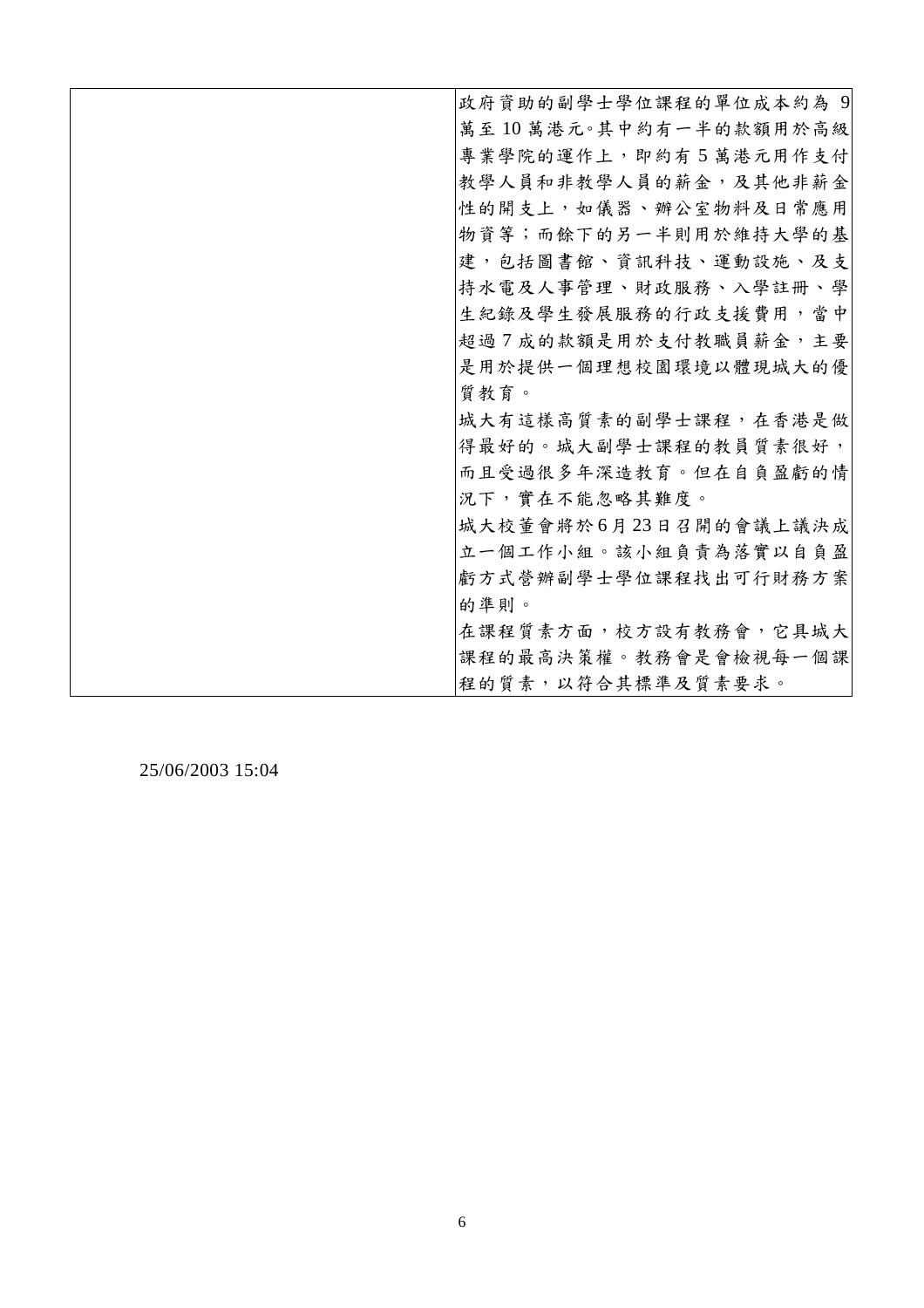#### 新 聞 通 告

香港城市大學頃接獲教資會的正式通知,將於 2004/05 至 2007/08 年度逐步取消資 助大部份副學士學位課程。目前,城大共有 19 個副學士學位課程獲教資會撥款資 助,最終將有 13 個課程不獲資助。校方對教資會這一決定感到極為失望。

城大曾就政府削減副學士學位課程的資助,以不同方式與教資會進行爭取。除要求 教資會繼續給予資助,使該等課程能得以延續外,亦商討將過渡期延長,以減低對 教職員及學生的影響。惟幾經努力後城市大學最終只能爭取到繼續獲教資會撥款資 助的課程由 3 個增加到 6 個。

與此同時,城市大學曾深入探討以自負盈虧方式繼續開辦該等課程的可行性。然而 經仔細分析後,發現在財政上並不可行;除此之外,大學亦非常注重課程的素質。 因此,大學認為沒有能力在毫無政府資助的情況下繼續開辦該等課程。 大學在幾經 深入研究後,並經大學管理委員會討論及通過,準備放棄開辦上述 13 個不再獲教資 會資助的課程,同時也會逐步處理部份教職員的離職安排,及該等課程的停辦事宜。 按估計,預期會有大約 150 位在高級專業學院工作的教職員會受到影響。大學已去 信教資會,要求政府撥出專款,以便為因政府停止資助而要離職的同事安排一個合 理及妥善的補償方案。

過去兩年來,城市大學當局亦曾深入探討以其他形式去開辦一些具市場需求的專上 課程。其中一個先決條件是尋找一處可供獨立運作的校舍。為此,城大曾先後認真 研究在大學教職員宿舍現址、青衣及石門等地方開設社區學院的可行性,並向政府 有關部門提交建議書。惟最終各項申請均被政府的有關部門否決,對此,大學表示 極其失望及無奈。

大學深知教資會的決定將為受影響的教職員帶來沉重打擊,對此大學當局深感難 過。現在,城市大學正探討各項方案,盡量協助受影響的員工安排轉職,以祈減少 對有關員工的影響。這些措施包括在校內物色適合的職位,及由城大專業進修學院 (SCOPE)探討可否以及用何種自負盈虧的方式開辦一系列具市埸需求的專上課程。 希望這些措施能有效地吸納一部份受影響的教職員。 誠然,城大高級專業學院現正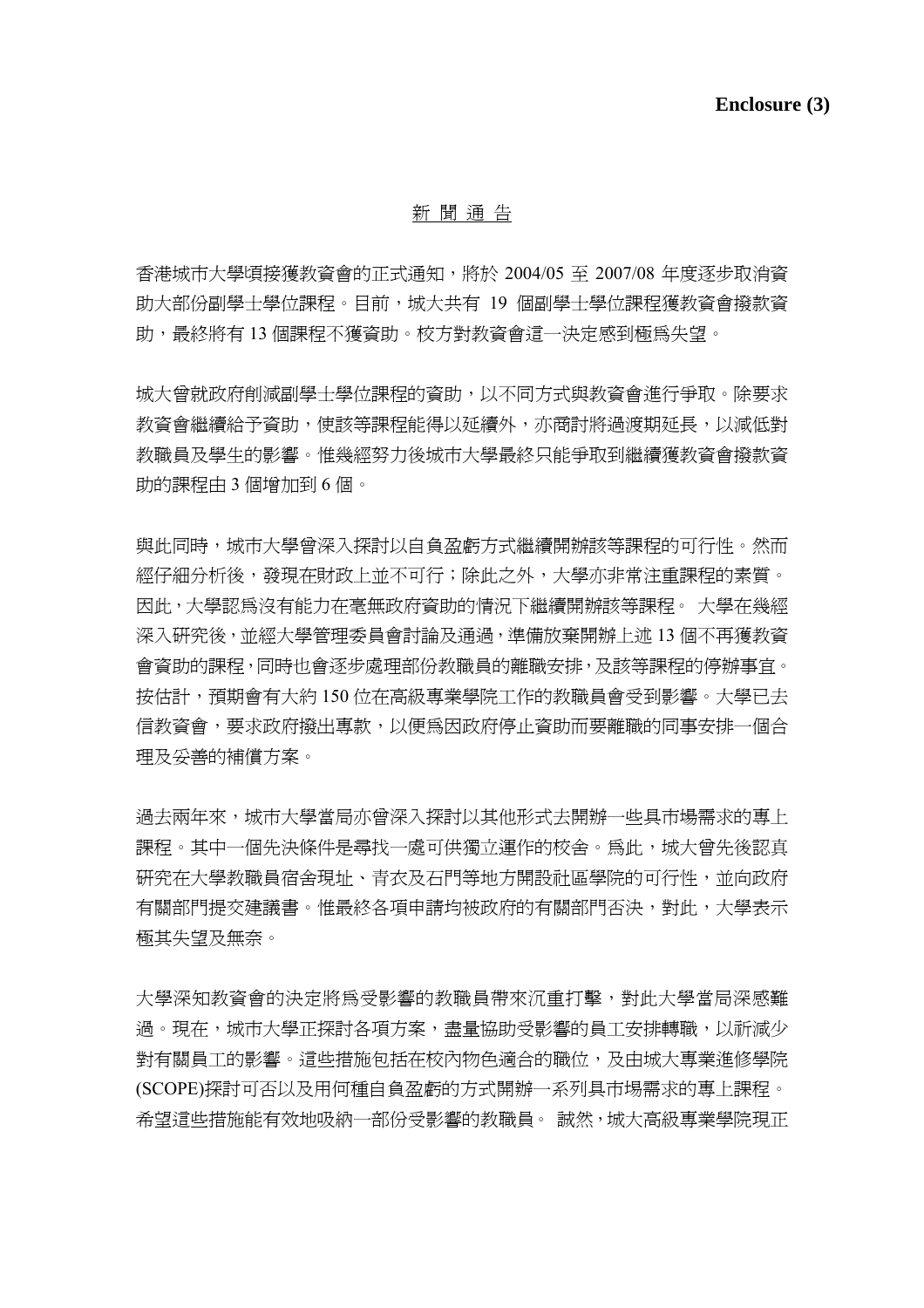面對一項重大難題及挑戰,但校方承諾必定竭盡所能為受影響的員工作出合理的安 排。另外,現時就讀及將於過渡時期入讀將被取消資助的課程的學生均不會受到影 響。

城市大學一貫重視教學素質,並以「學生為本」的全人教育作為我們的辦學宗旨。 我們極端不願意看到副學士學位課程不再獲得政府資助這個令人沮喪的事實,但是 我們一定會在過渡時期內繼續保持上述課程的學術素質,維持一貫的高水平,直至 最後一批學生順利畢業。

香港城市大學公共事務處

2003 年 5 月 16 日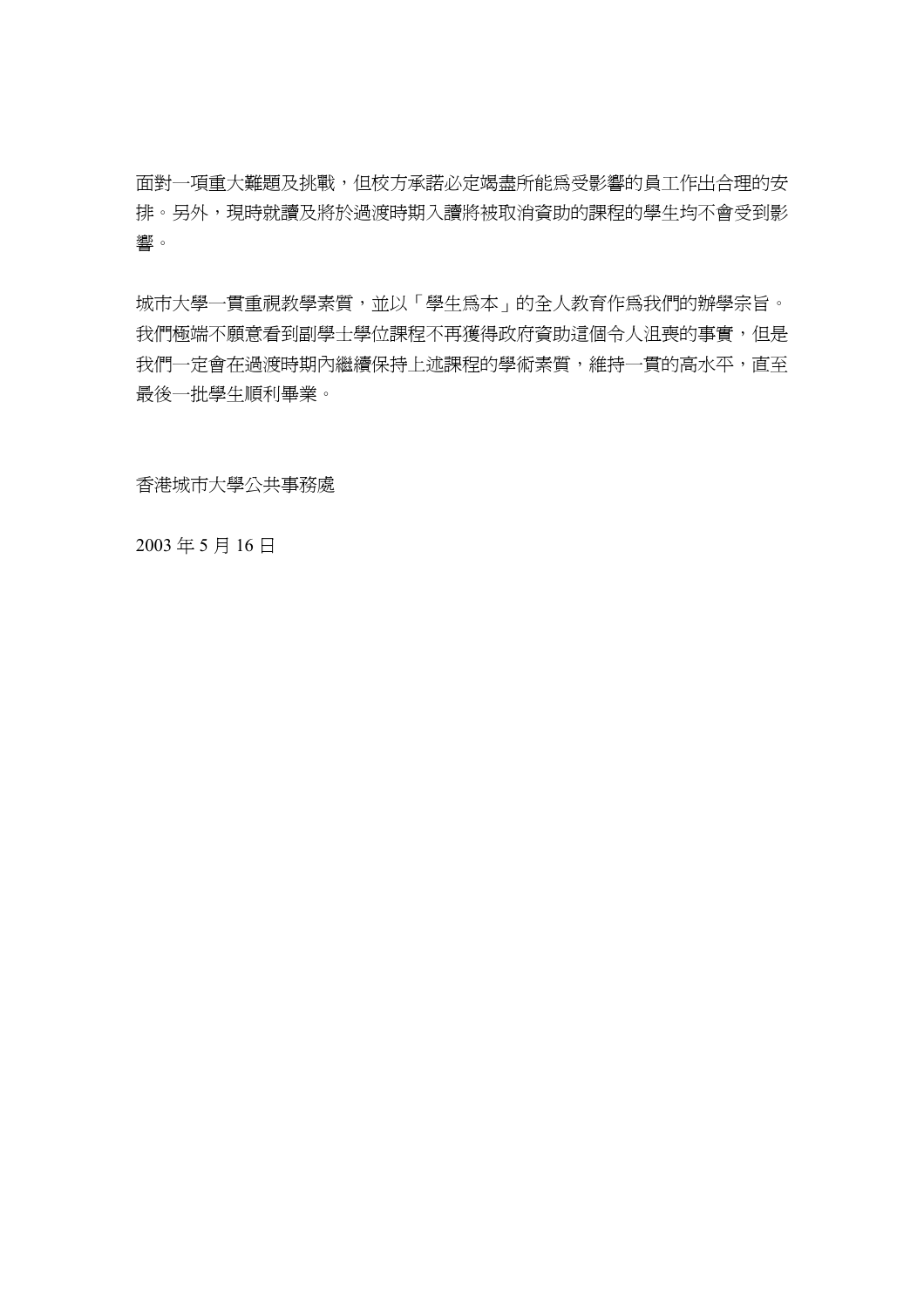#### **Press Statement**

City University of Hong Kong has received formal notice from the University Grants Committee (UGC) of its decision to withdraw funding from 13 of 19 Associate Degree programmes over the period 2004/05-2007/08. The University is deeply disappointed with the decision.

The University has, on various occasions, appealed to the UGC to retain Government funding for the programmes and also to extend the transition period to minimize the impact on the University's staff and students. Owing to the strenuous efforts made by the University, the UGC has eventually retained funding for six programmes instead of three.

The University has examined the possibility of continuing to offer these 13 programmes on a self-financing basis, but finally decided this would not be financially viable. City University emphasizes the quality of its programmes, and is aware that it could not continue to run Associate Degree programmes of the same kind of quality on a self-financing basis. After a detailed analysis of the new operating environment and careful deliberation by the Management Board, the University concluded that it should prepare for the phasing out of these 13 programmes. The University is now planning the phasing-out process of these programmes and the running-down arrangements which would affect many of its staff. It is estimated that about 150 staff members of the College of Higher Vocational Studies will be affected. The University is striving for a reasonable compensation package for the staff who will be made redundant as a result of the withdrawal of Government funding, and it has made a written request to the UGC for a relief fund for this purpose.

Over the past two years, the University has examined the possibility of running market-driven non-UGC-funded post-secondary programmes in other modes to meet the educational needs of the public. As a key prerequisite is the availability of an independently run campus to provide proper facilities to house the students, the University has seriously examined the feasibility of and submitted written proposals for establishing a community college at the existing premises of the University staff quarters, in Tsing Yi and in Shek Mun. The University is greatly disappointed that these proposals have not been approved by the Government departments concerned.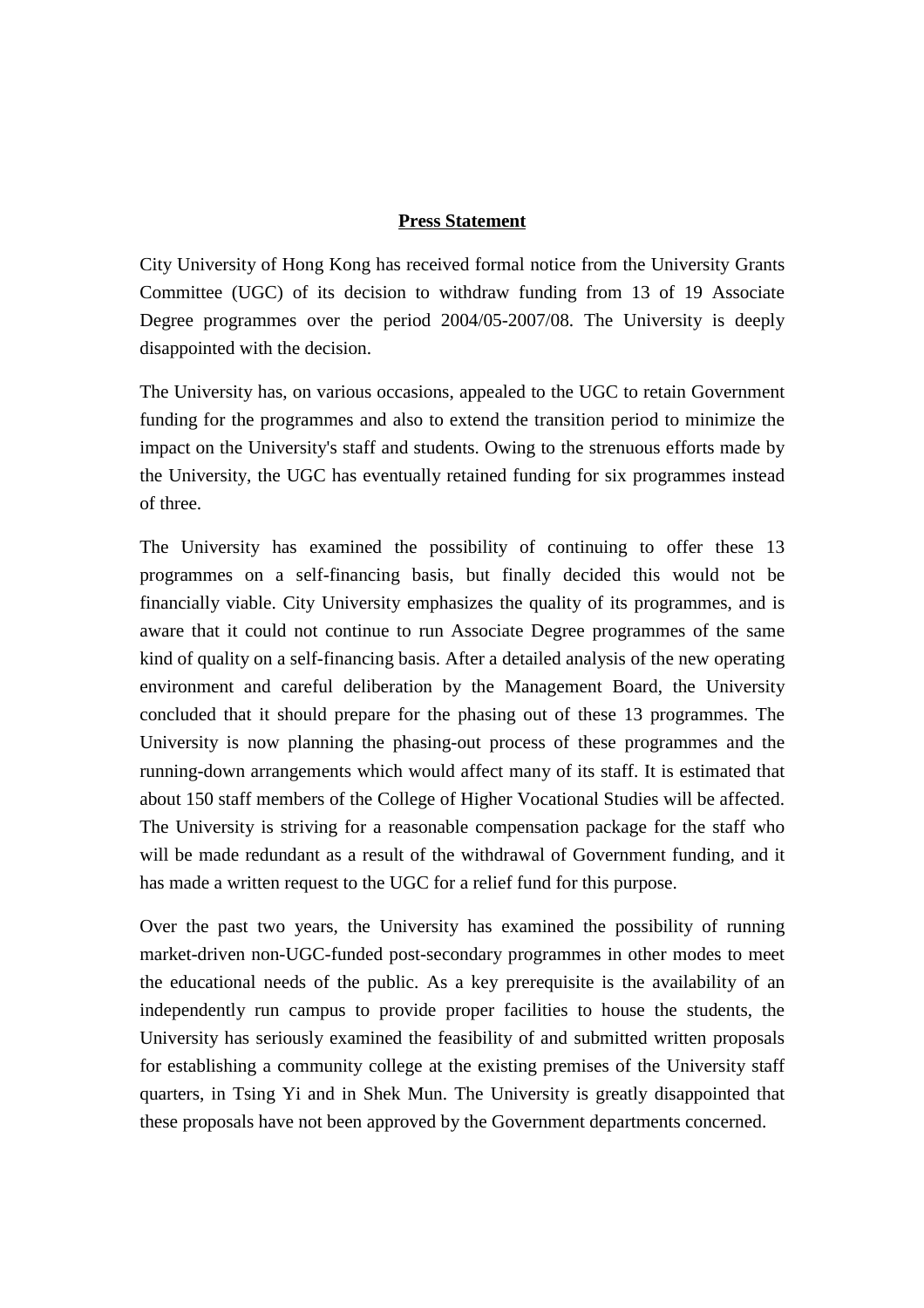The University fully recognizes the serious effect that UGC's decision will have on its staff and feels deeply sorry about this. The University is actively looking into various ways to accommodate staff in other positions, as far as possible, to minimize the impact. Suitable positions are being identified within the University, and CityU's School of Continuing and Professional Education (SCOPE) is looking into whether it is feasible and in what manner to run a series of market-driven post-secondary programmes on a self-financing basis. It is hoped that these measures will help absorb some of the affected staff. Certainly, CityU's College of Higher Vocational Studies is now facing a serious problem and a tremendous challenge. The University is committed to putting its best foot forward to make reasonable arrangements for its staff. The University will also ensure students currently enrolled and those who will be enrolled in these 13 programmes in the transition period will not be affected.

CityU takes great pride in its student-oriented learning environment, whole-person education and the quality of its academic programmes. We are reluctant to accept the sad fact that our UGC-funded Associate Degree programmes will no longer be supported by the Government. We will, nonetheless, undertake to ensure that the academic quality of the above-mentioned programmes will remain at a high standard during the transition period, until the last cohort of students graduates from the programmes.

Public Affairs Office City University of Hong Kong

16 May 2003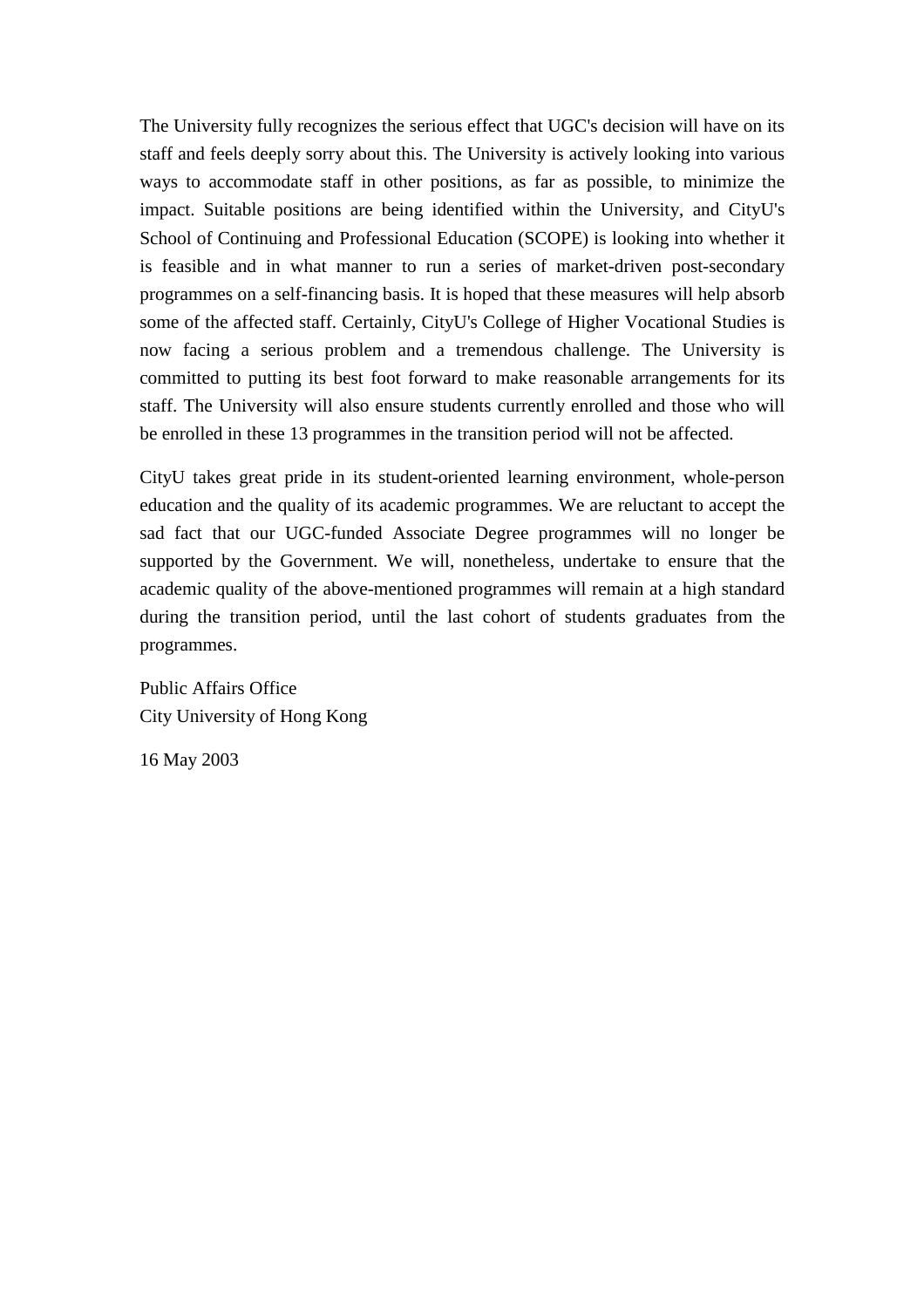$5 \t 18 \t 5 \t 20$ 

 $5 \t16$ 

 $13$ 

|  | 2004/5 2007/8 4 |            |  |
|--|-----------------|------------|--|
|  |                 | $4\quad 6$ |  |

步停辦受影響課程。換言之,2005/06 才影響到第一批同事,距今仍有兩

新聞學

 $5 \t16$ 

 $5 \t16$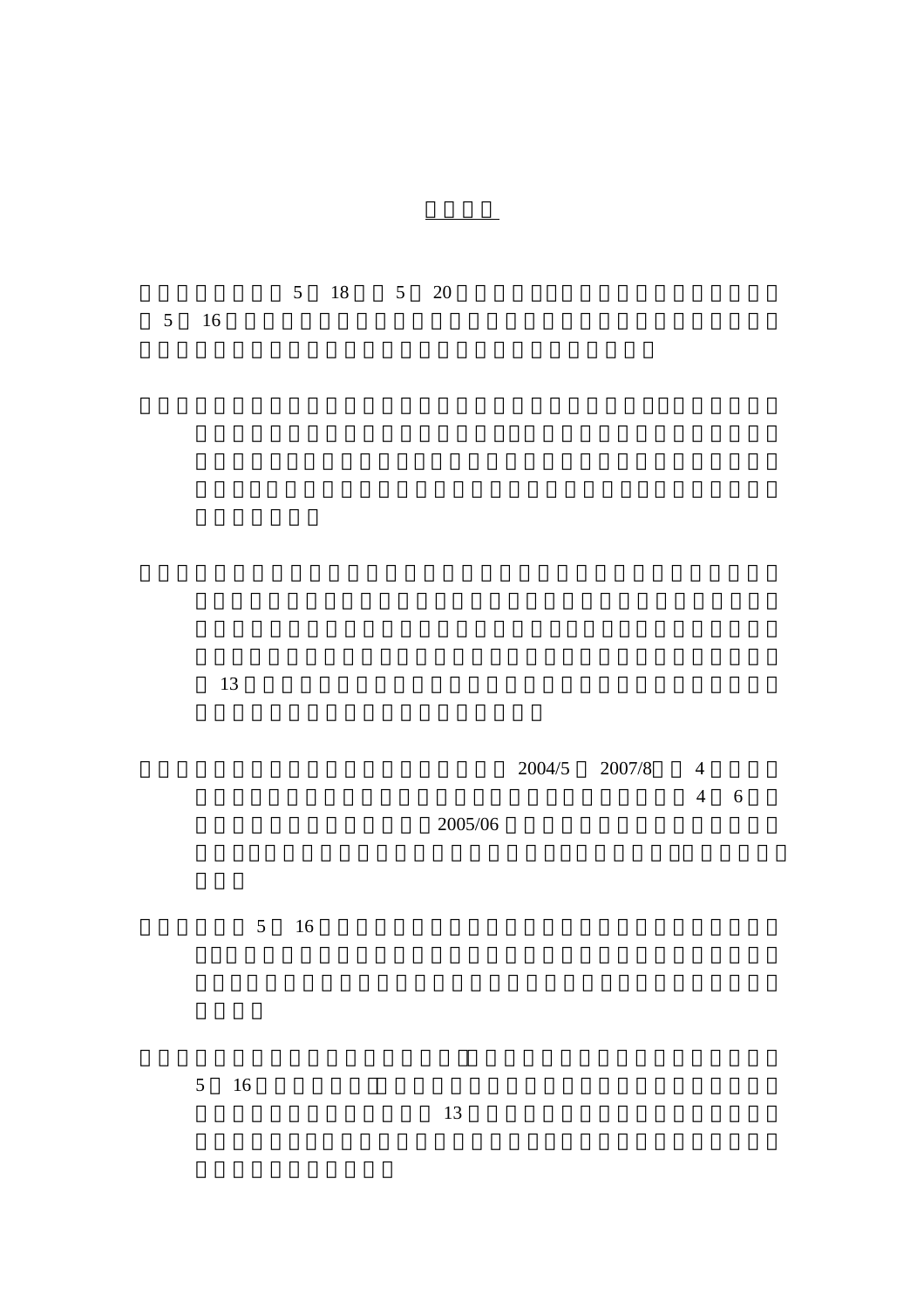5 21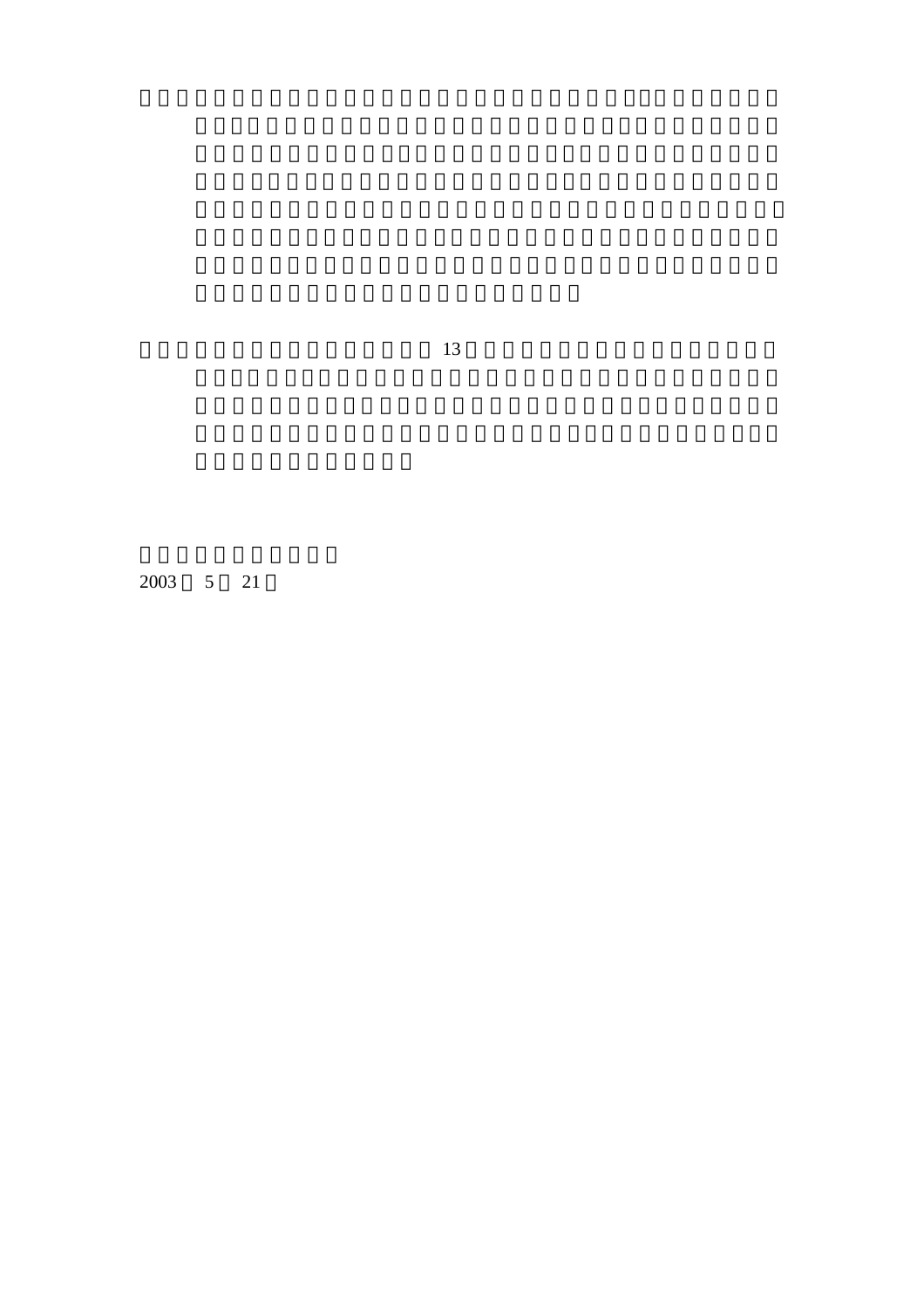#### **Translation of the Press Statement issued on 21 May 2003**

The press statements issued by some City University of Hong Kong colleagues on 18 and 20 May respectively indicated that there are some misunderstandings towards the University's press statement issued on 16 May regarding the University Grants Committee's (UGC) decision to withdraw Government funding for CityU's Associate Degree programmes. The University would like to clarify the misunderstandings and refute the accusations on the matter as follows:

1. The decision of the withdrawal of Government funding from a majority of CityU's Associate Degree programmes was made by the University Grants Committee, despite the University's strenuous efforts in retaining Government funding for more programmes. The University is deeply disappointed with the decision. Since the issue is of such a magnitude, the University's Management Board considers it necessary and practical to deliberate in depth the UGC's instructions immediately, and for the sake of transparency, to announce the result of the Board's deliberations to the University community and the public at once.

2. At present, the unit student cost for a Government-funded Associate Degree student is over \$90,000 per annum. However, the tuition fees for a so called "selffinancing" Associate Degree programme in the market is only about \$45,000. It is therefore impossible for CityU to run its Associate Degree programmes on a "selffinancing" basis under the current staff remuneration package, terms of employment, mode of operation, and facilities. The University reluctantly concluded that it should phase out the 13 programmes from which Government funding would be withdrawn and at the same time explore other ways of running market-driven post-secondary programmes on a "self-financing" basis.

3. The Government will gradually withdraw its funding from the Associate Degree programmes offered at two local universities over a period of four years, from 2004/5 to 2007/8. CityU will therefore phase out the affected programmes in a span of four to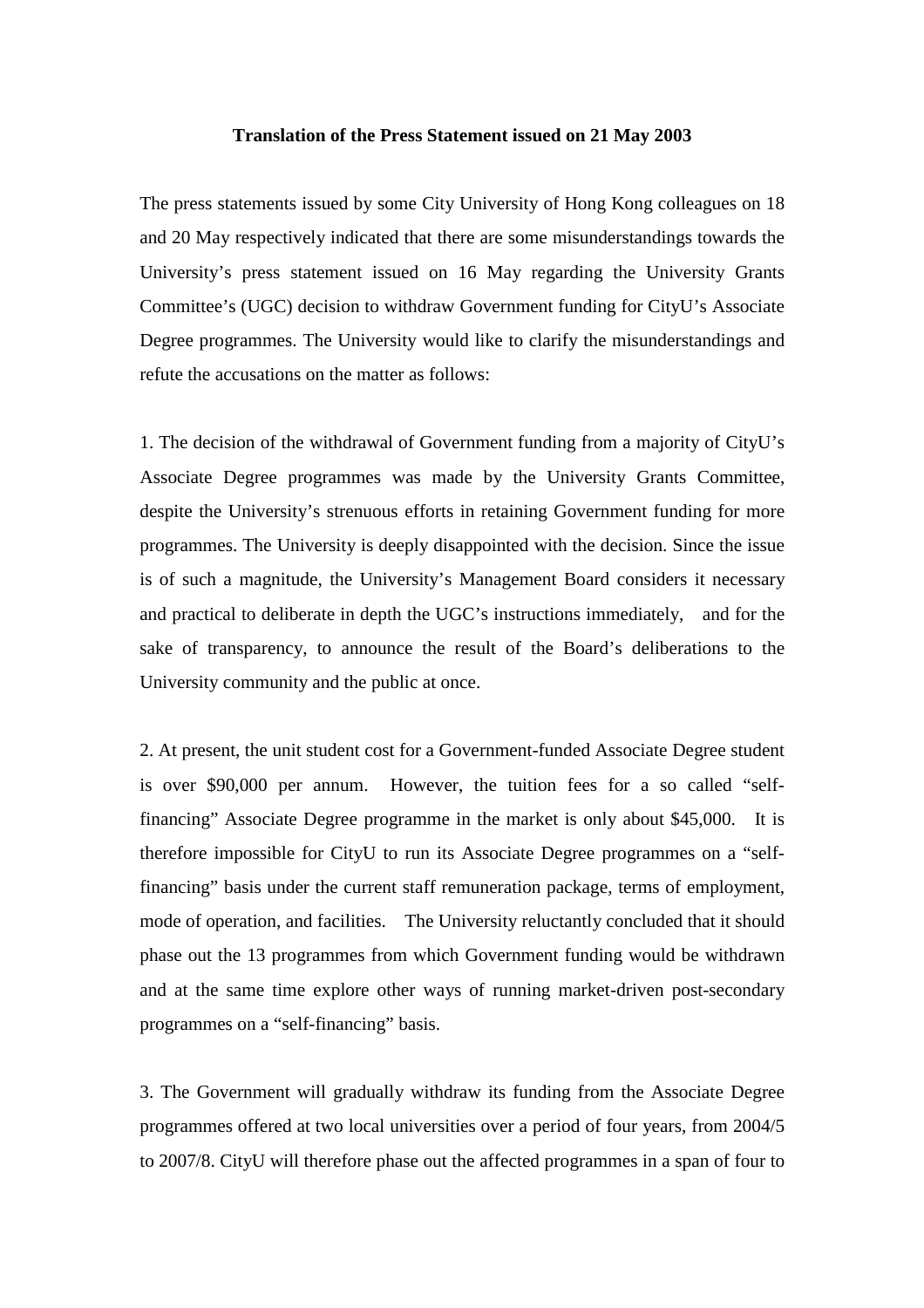six years according to UGC's "schedule of funding withdrawal". In other words, it will affect the first batch of staff in 2005/06. In the coming two years, the University will actively explore various arrangements for the affected staff members, including the possibilities of running the aforesaid programmes on a "self-financing" basis.

4. CityU has announced in its press statement issued on 16 May that "the University is striving for a reasonable compensation package for the staff members who will be made redundant as a result of the withdrawal of Government funding, and it has made a written request to the UGC for a relief fund for this purpose". The University is also actively identifying ways to accommodate staff in other positions within the University, as far as possible, to minimize the impact.

5. Some colleagues alleged that the phasing out of the 13 programmes "has not been approved by Council". Such accusation was prompted by the misunderstanding on the University's operating procedure. As a matter of fact, the press statement issued by the University on 16 May clearly stipulated that "After a detailed analysis of the new operating environment and careful deliberation by the Management Board, the University concluded that it should prepare for the phasing out of these 13 programmes". The Management Board, in accordance with the University's rules and regulations, will submit its decision to the forthcoming meetings of the Senate and the Council for endorsement.

6. The University fully recognizes the serious effect that UGC's decision will have on its staff and feels deeply sorry about this; it also understands and sympathizes with the radical response of some of its staff. The University hopes to have more opportunities to discuss and communicate with the affected staff to jointly sort out the possible solutions. To this end, CityU's President and Vice-President (Academic Affairs) have been discussing the issue with the "College Executive Committee" and the "City University of Hong Kong Staff Association's Concern Group on College Issues" on several occasions. In the past two days, the University President has repeatedly requested to meet with the Concern Group again to discuss the issue.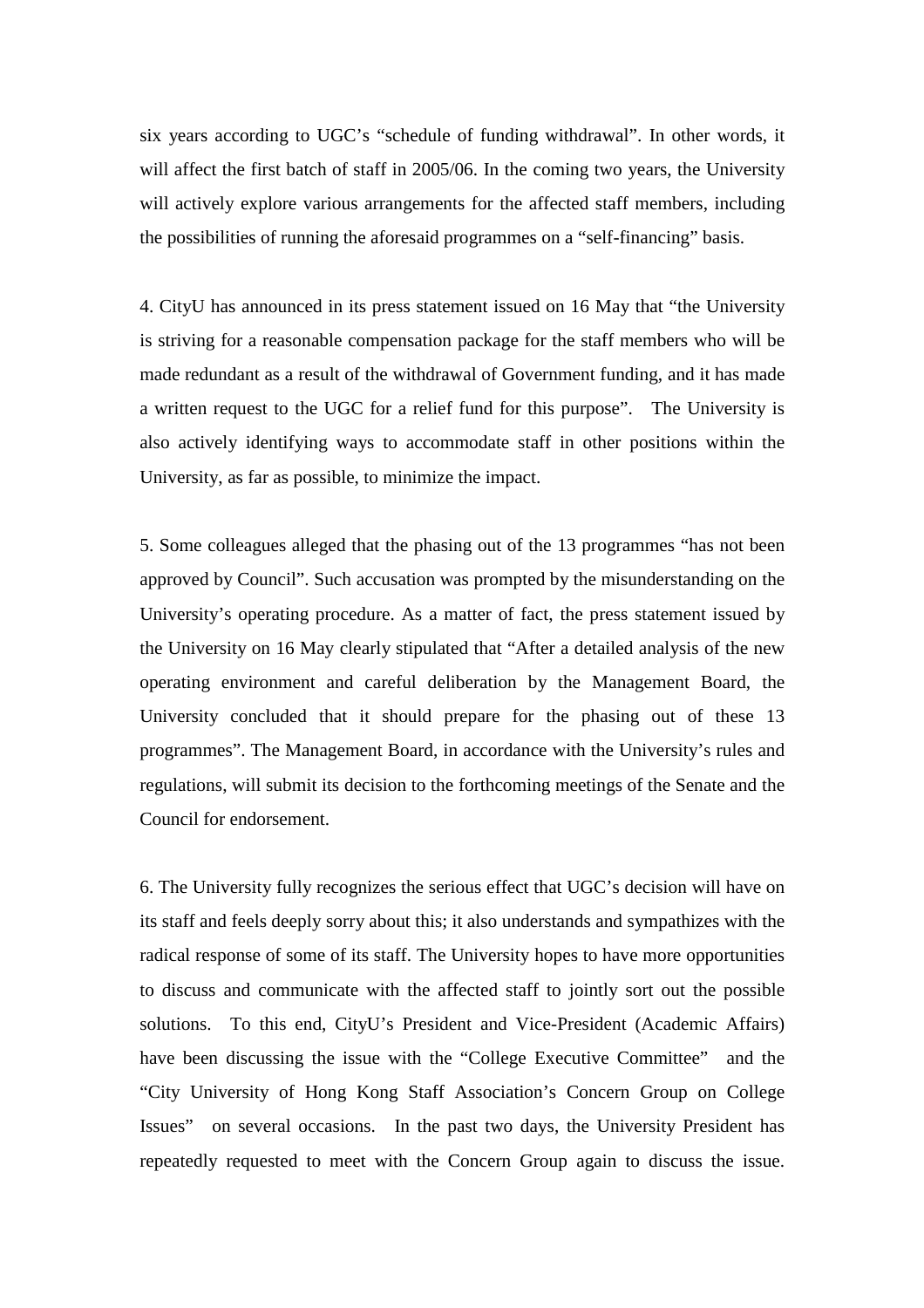However, the Concern Group indicated that its members were busy at work and hence needed to defer its meeting with the management. The University is surprised and disappointed with their response, and yet, it hopes members of the Concern Group or the Action Group subsequently formed will communicate with the University as soon as possible to explore the possible solutions together.

7. The University realizes some students are worried that their academic qualifications in these 13 programmes would be affected when these programmes ceased to operate in future. As a matter of fact, the academic qualifications attained by the graduates or current students will not be affected and will continue to be recognized even if these programmes are phased out. Current students need not cast any worry at all. Moreover, the University has undertaken to ensure that the academic quality of the aforesaid programmes will remain at a high standard during the transition period, until the last cohort of students graduates from the programmes.

Public Affairs Office City University of Hong Kong

21 May 2003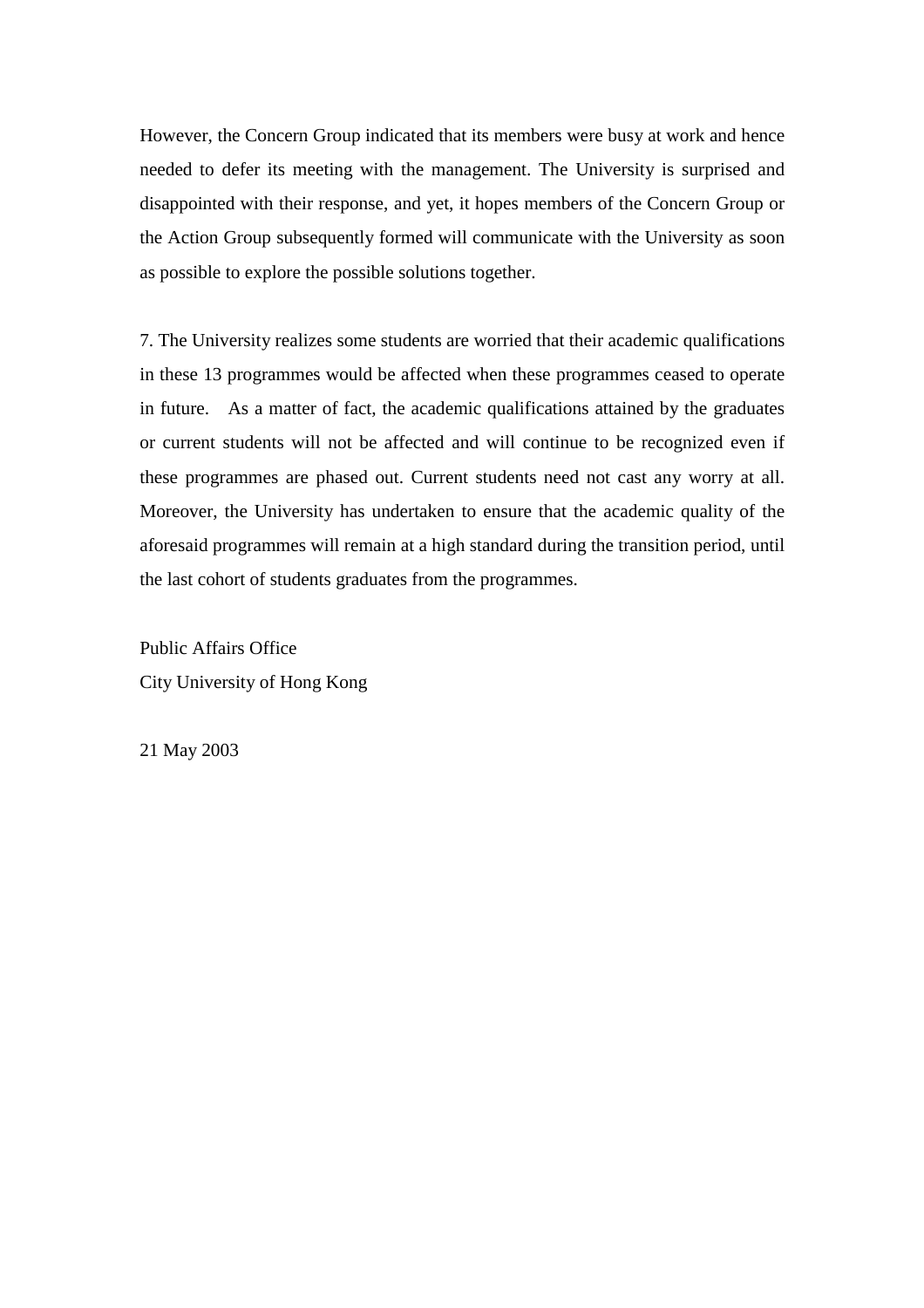## 新 聞 通 告

香港城市大學校董會行政委員會於今日舉行的會議㆖,討論有關城大日後開辦副 學士學位課程事宜。委員會同意城大校長的建議,向校董會提議成立一個工作小 組,研究以自負盈虧方式開辦副學士學位課程在財政上的可行性。委員會並建議 小組由7位人士組成,成員包括下列人士:

- 3位校董會的校外成員,由其中一人擔任小組主席
- 兩位城大管理層的代表
- 由高級專業學院教職員互選兩位代表

校董會將於2003年6月23日召開的會議上就上述建議作出議決。

香港城市大學校董會秘書處

2003 年 5 月 29 日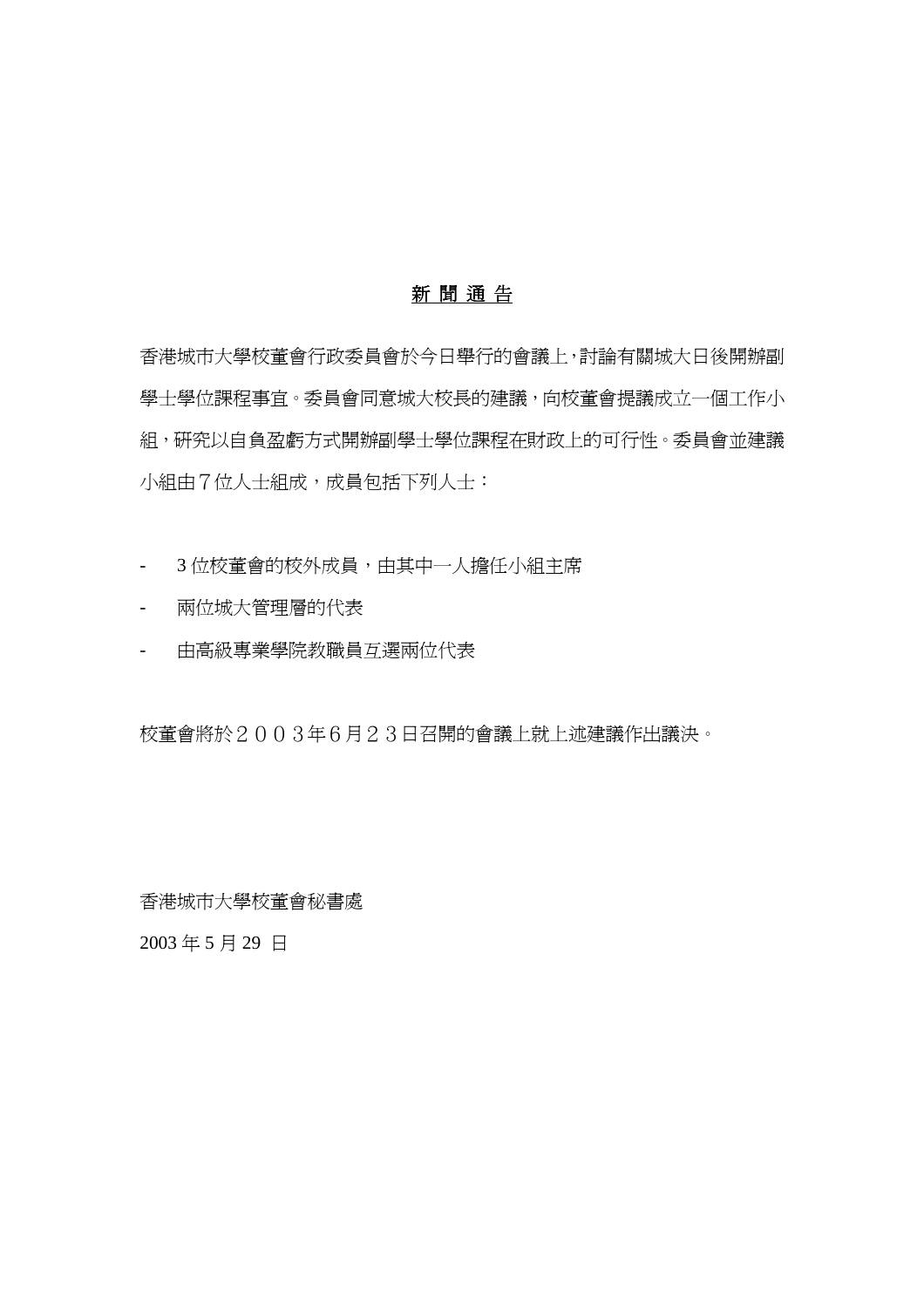## **Press Statement**

At its meeting held today, the Executive Committee of the Council discussed the future provision of Associate Degree programmes in the University. The Committee agreed to recommend to Council, as proposed by the President, that a working group be established by Council to examine the financial viability of offering self-financing Associate Degree programmes. The Committee proposes that the Working Group should comprise seven members as follows:

Three external Council Members; one to be appointed as Chairman Two representatives of the management of the University Two elected members from, and by, the staff of the College of Higher Vocational Studies

The resolution will be put to the next meeting of the Council to be held on the 23 June 2003.

Council Secretariat City University of Hong Kong

29 May 2003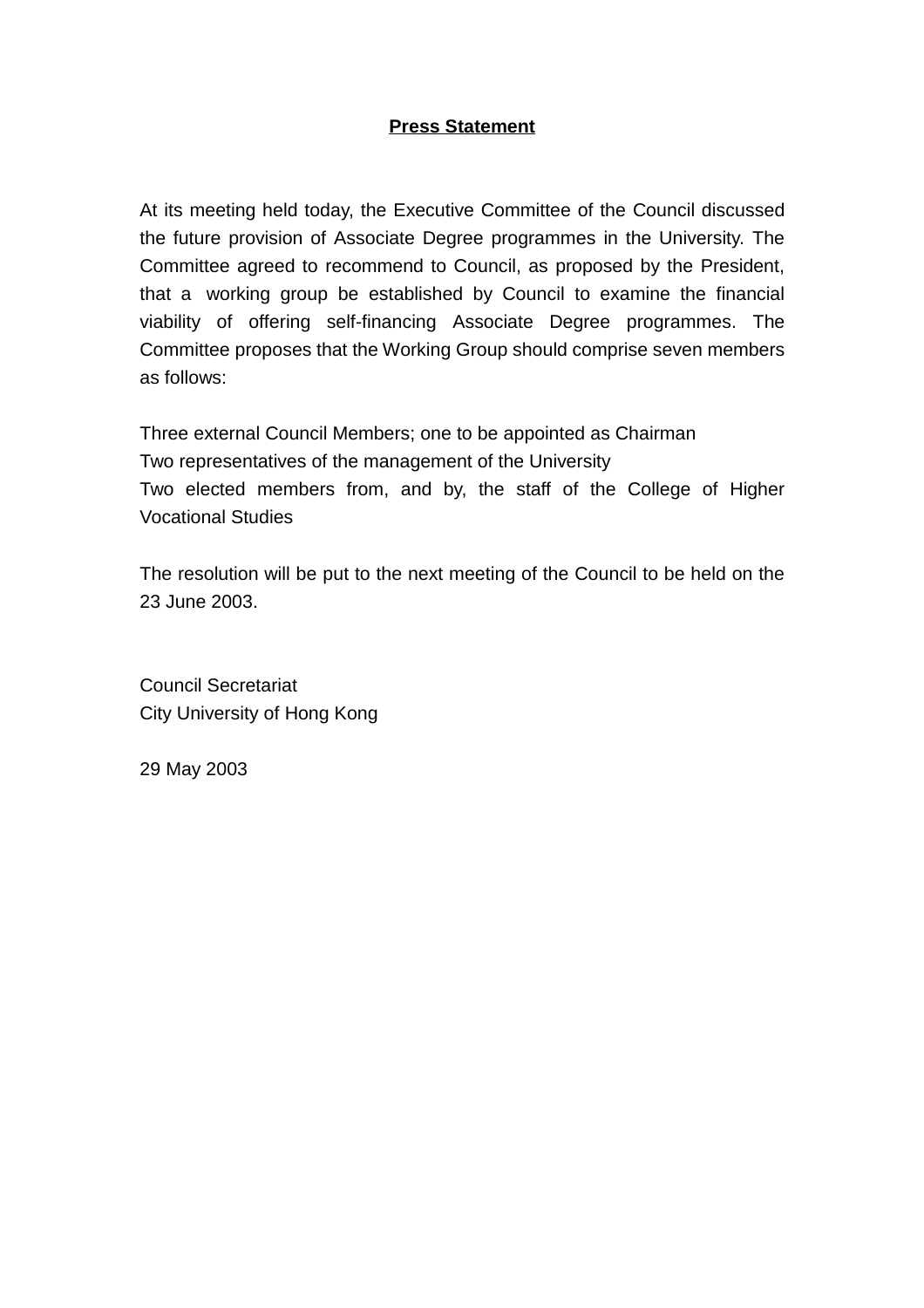# 新聞通告

香港城市大學校董會在今天召開的第 28 次會議上, 宣佈成立一個工作小組, 研究 以自負盈虧方式開辦副學士學位課程在財政上的可行性。該小組的成員包括:

- 3 位校董會的校外成員, 由其中一人擔任小組主席;
- 兩位城大管理層的代表; 以及
- 由高級專業學院教職員互選兩位代表。
- 工作小組由校董會司庫鍾瑞明先生擔任主席, 小組中另外兩位校董會校外成員為 汝璞女士及鄭維新先生。至於小組其他成員的名單將於稍後公佈。

香港城市大學 校董會秘書處

2003 年 6 月 23 日